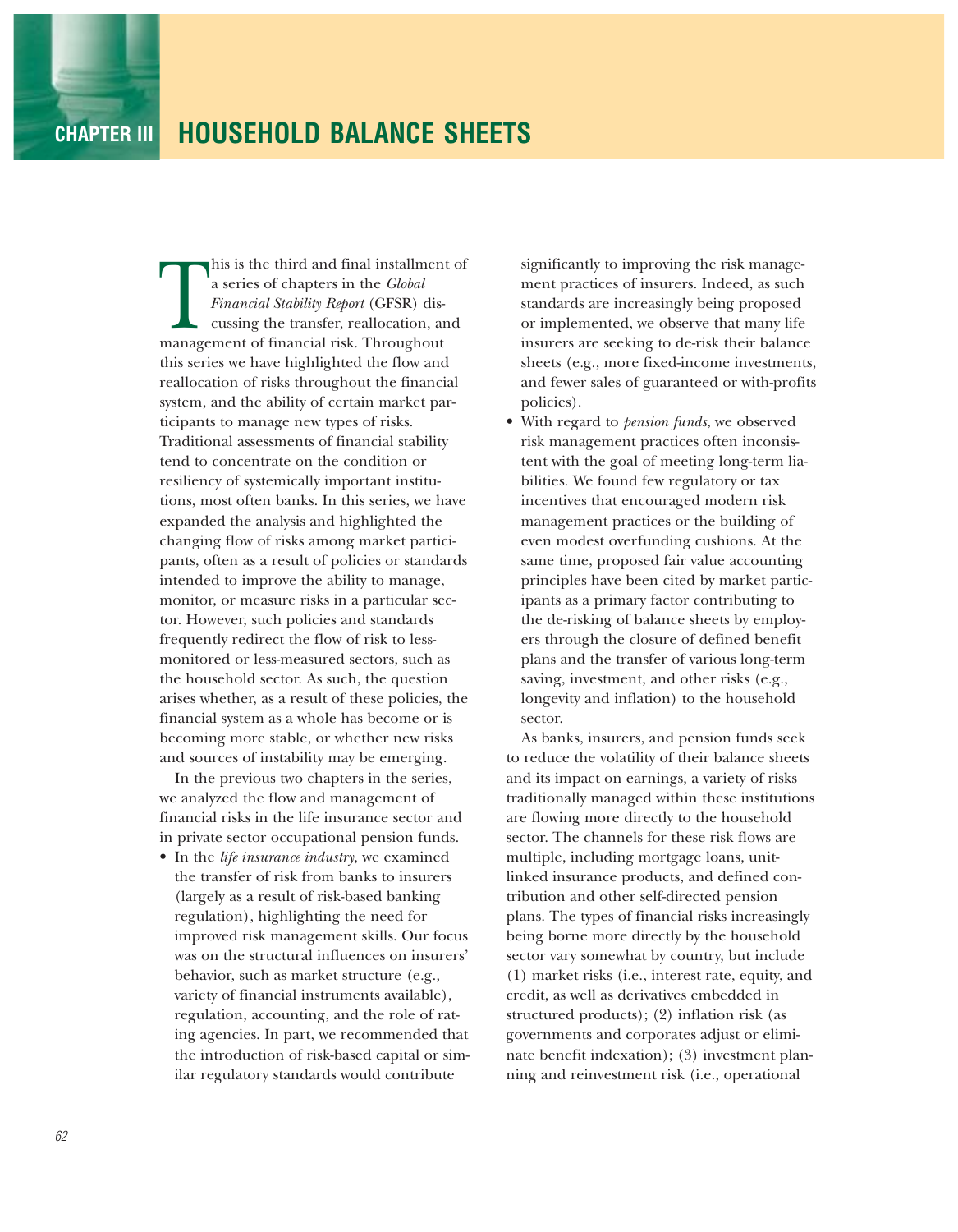risk); and (4) longevity risk (as public and private annuity income streams are reduced or eliminated). At the same time, the transfer of risks has to be considered together with potential benefits to households from these changes, including greater choice, portability of certain benefits, and access to a broad range of financial products. Furthermore, there are also risks to *not* investing, including the erosion of asset values through inflation.

This chapter deliberately focuses on an assessment of the shift in market risks to the household sector, which results from changes in the behavior of financial institutions and from pension reform. In particular, this chapter evaluates neither existing pension systems nor ongoing pension reforms in various countries. Such reforms have changed the positions and risk profiles of the household sector. They have brought benefits and reduced some risks, but at the same time increased other risks. In particular, the move from defined benefit to defined contribution pension plans has led households to take on more market and longevity risks, while shedding other risks, such as the credit risk of the corporate plan sponsor. In addition, the portability of defined contribution and hybrid plans is widely considered an attractive feature of these pension schemes—as it could contribute to labor market mobility. More generally, demographic and/or fiscal pressures will always weigh on pension systems, regardless of their nature. Maintaining a given level of benefits will require more resources to be put into any pension plan. This means either higher contribution rates under defined benefit schemes, or higher saving rates under defined contributions schemes. Therefore, the move from defined benefit to defined contribution schemes does not in itself cause a rise in contribution or saving rates. More broadly, the move from defined benefit to defined contribution plans may contribute to the consolidation of public and corporate finances, thus helping to sustain economic growth that benefits households. In several emerging market

countries, such as Chile and Mexico, pension reforms, including the establishment of corporate defined contribution plans, have helped to develop an important local institutional investor class, which in turn has fostered the development of local capital markets.

Households, as the "shareholders" of the public and private financial systems, have always been the ultimate bearers of financial risks. However, traditionally these various risks and exposures have been intermediated to differing degrees by governments and private financial and nonfinancial institutions, and households have borne these risks in different capacities, including as taxpayers, depositors, employers or business owners, pension or insurance beneficiaries, or increasingly as holders of equity or debt securities. The goal of this chapter is to increase the awareness among policymakers of how the risk profile of households (more than the aggregate risk level) has possibly changed or may change going forward. It can be argued that policymakers have improved, and are continuing to improve, financial stability by improving the resiliency of banks, insurers, and pensions; however, this chapter examines whether such policies have sufficiently considered how risks flow through the system, particularly to the household sector.

The household sector is often excluded from traditional analysis and considerations related to the stability of the financial system. However, we believe issues related to the household sector should be an important aspect of financial stability considerations. This is not to say that we anticipate widespread instability in the household sector, as in many jurisdictions households currently seem to enjoy relatively high net worth. However, the financial landscape is changing, and in certain respects households may not appreciate or be adequately prepared for such changes. Policies designed to improve the financial stability of systemically or otherwise important institutions need to also consider the consequent flow of risks to households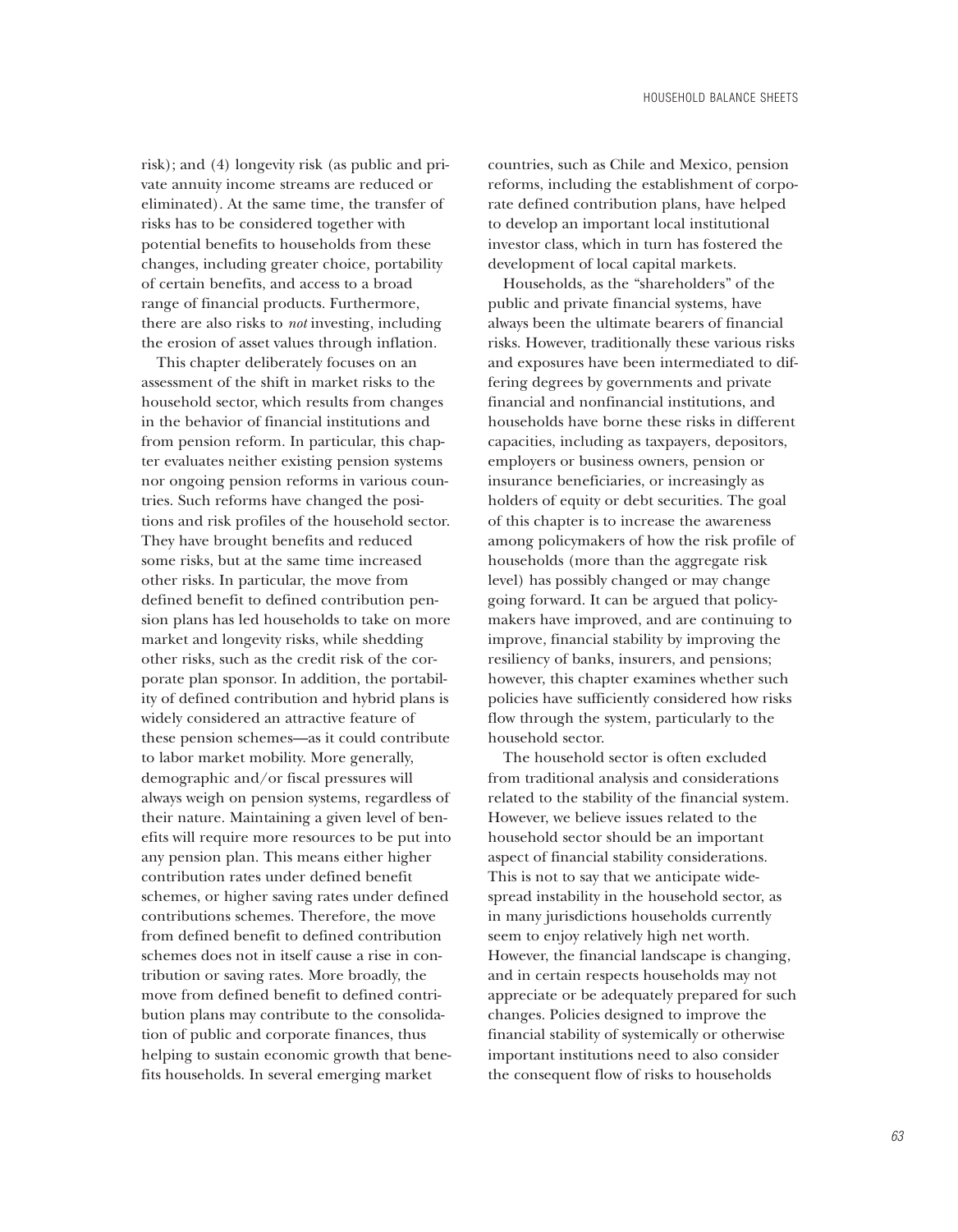and their ability to absorb or manage such risks.

Households are relevant to the financial stability debate in numerous ways, including the following considerations: (1) potential public sector costs related to household shortfalls in long-term saving and investment; (2) the broader role of government as "insurer of last resort"; (3) the need to facilitate or more actively develop markets and market solutions, or alternatively, to re-regulate institutional behavior to achieve the desired risk sharing; (4) moral hazards, for example, from excessive risk taking by institutions based on the belief that governments will support market values in an effort to protect household balance sheets (i.e., markets are seen as "too important to fall"); and (5) the impact of more direct risk exposures on household behavior, including consumption and saving patterns. This chapter will not discuss each of these issues in detail, but we will attempt to highlight the changing flow of risk and risk profile of households, and how this may impact some of these considerations.

In this study, we continue our comparative analysis and approach, looking at these trends and influences on household behavior in selected industrialized countries, notably France, Germany, Japan, the Netherlands, the United Kingdom, and the United States. We will also discuss Denmark and Sweden, where many of these issues have received significant consideration.

We recognized from the outset that this study should highlight current and potential trends in household net worth, risk profiles, and investment behavior, and, where possible, present such trends using timely data. However, aggregate household data are frequently one or more years out of date, or do not exist in sufficient detail, and often are not comparable across jurisdictions. The timeliness of disaggregated household data

(i.e., income groups and age cohorts) has been a particular concern, since numerous market practitioners and analysts note that a variety of changes in the risk profile and financial behavior of different household groups or cohorts may be occurring, particularly in recent periods. Therefore, such behavior may not yet be fully reflected in government data or academic studies. Indeed, there appears to be tremendous scope for international organizations such as the IMF or the OECD and others to promote efforts to improve the timely gathering and comparability of household data.1

The following section will discuss comparative and national trends in household net worth, financial holdings, and financial behavior, including, where available, such trends for different income groups and age cohorts. We will also discuss certain future or potential obligations that are rarely, if ever, included in official data or considered in academic studies (e.g., prospective changes to pension provisions, and health care and education costs), which households in many countries increasingly may be expected to assume as governments and employers reduce benefits. This may be an important consideration for policymakers and an area for further study, as many outstanding studies have assumed little or no change in existing institutional structures and programs when evaluating the current financial position of households.

The next section will focus on household saving and asset allocation behavior. It will analyze how such behavior may be affected by changes to household risk profiles, and examine the products and services that the financial industry has developed, or may need to develop, to help households meet these new challenges. It will also discuss possible public policy initiatives on the promotion of a broader range of payout instruments and structures.

1An OECD working group is currently considering ways to improve the coverage of household financial data in national accounts.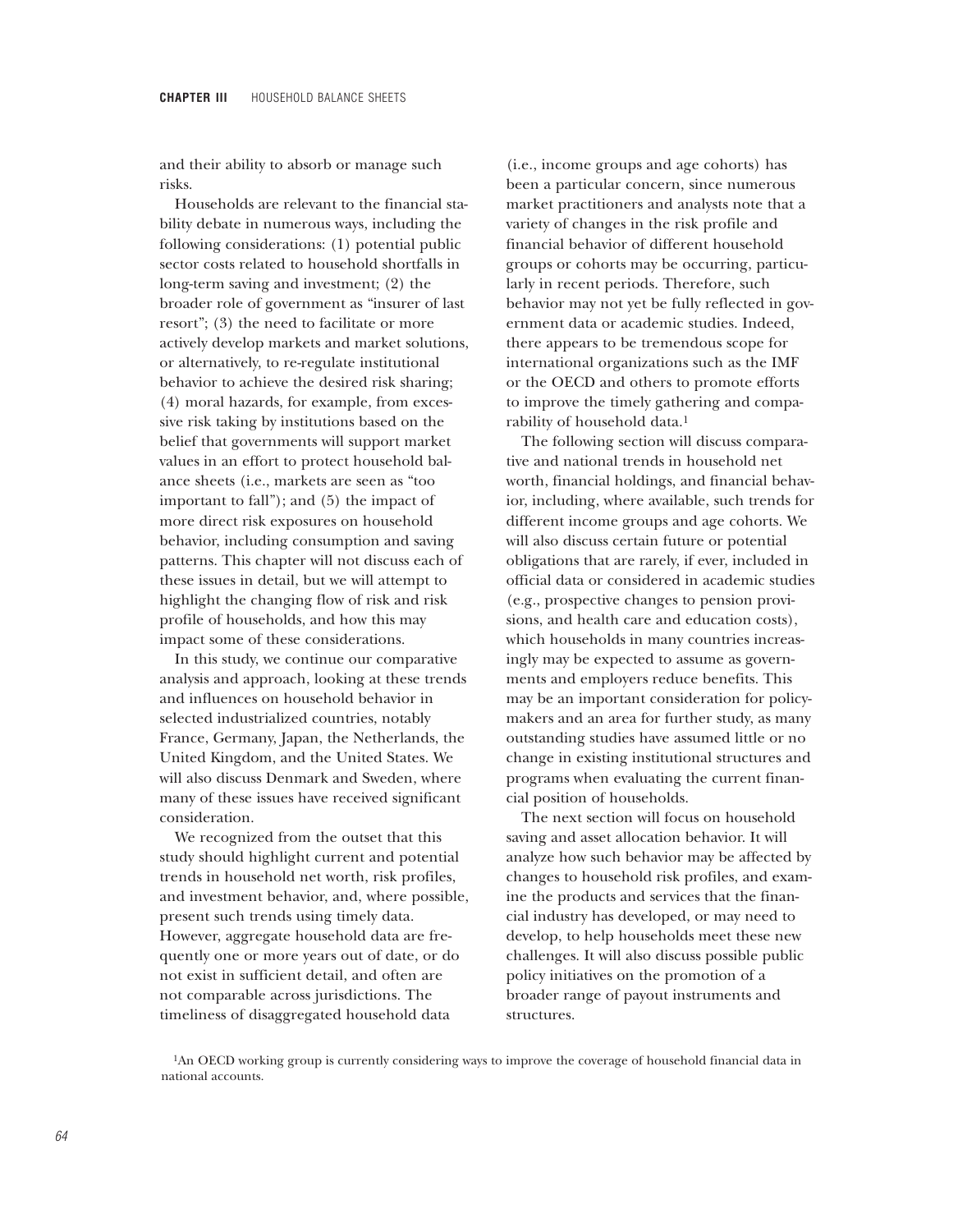The following section focuses on communication and education, which has been broadly recognized as an area needing significant attention, and one in which there seems to be a vital role for governments. The public sector may be best positioned to ensure that households are made aware of the increasing demands on their savings, and to coordinate public and private sector actions to provide the basic understanding and financial skills needed to address these new demands. Such considerations, and steps to address these needs, are occurring to some degree, albeit at varying levels of detail, in most industrialized countries.

Throughout this series of chapters, including this one, we have sought to provide a comparative analysis of the major issues, and as such we do not seek to propose a single "best way forward." Possibly, more than with any other sector, policy considerations regarding the appropriate risk sharing and risk profile of the household sector reflect the different cultural, social, and political choices of individual countries or regions. While recognizing this diversity of national approaches, we intend to highlight below how households may cope with this changing flow of risks, and its policy implications.

# **Household Balance Sheets**

This section discusses the principal influences on the household sector's risk profile, and assesses national and global trends for selected industrialized countries. The discussion also illustrates the need for more up-todate and detailed data at the household level, and how the lack of data may limit our ability to monitor the impact of policy changes on the household sector. Partly because of data limitations, we have restricted the discussion

of household balance sheet developments to a select group of countries: France, Germany, Japan, the Netherlands, the United Kingdom, and the United States. Even among this group of countries, there are large differences in coverage at the aggregate and individual household level.2

# **Components and Evolution of Household Balance Sheets**

Assessing household risk profiles entails examining how well they have managed their balance sheets, along with the associated returns and risks (e.g., credit, market, liquidity, and longevity risks). It involves assessing not only the magnitude of various portfolio items but also their risk profiles, as illustrated by their volatility and diversification benefits. Government statistics and survey data only take account of explicit financial assets (e.g., bank deposits and savings accounts, market securities, and private pension and insurance reserves) and liabilities (e.g., mortgage and consumer debt), and nonfinancial assets (e.g., housing) when computing household net worth. However, these data do not include all current or likely future household assets and obligations.

It is important to consider a wider range of future assets and obligations in order to fully capture the scope of household risk management challenges. This section focuses in particular on a number of additional costs and obligations that may significantly increase households' savings needs, as well as change their risk profiles and investment behavior. The potential costs and obligations include those arising from changes (or likely changes) in state and private pension arrangements, or subsidies for medical and long-term health care or education. At the same time, to deal

<sup>2</sup>Japan and the United States have the most complete coverage, including relatively long time series of aggregate flow-of-funds data and microsurvey data (e.g., income and age cohorts) of household finances. By comparison, many of the continental European countries do not have data that are as timely or complete (in particular for nonfinancial assets), and have little comparable subgroup data.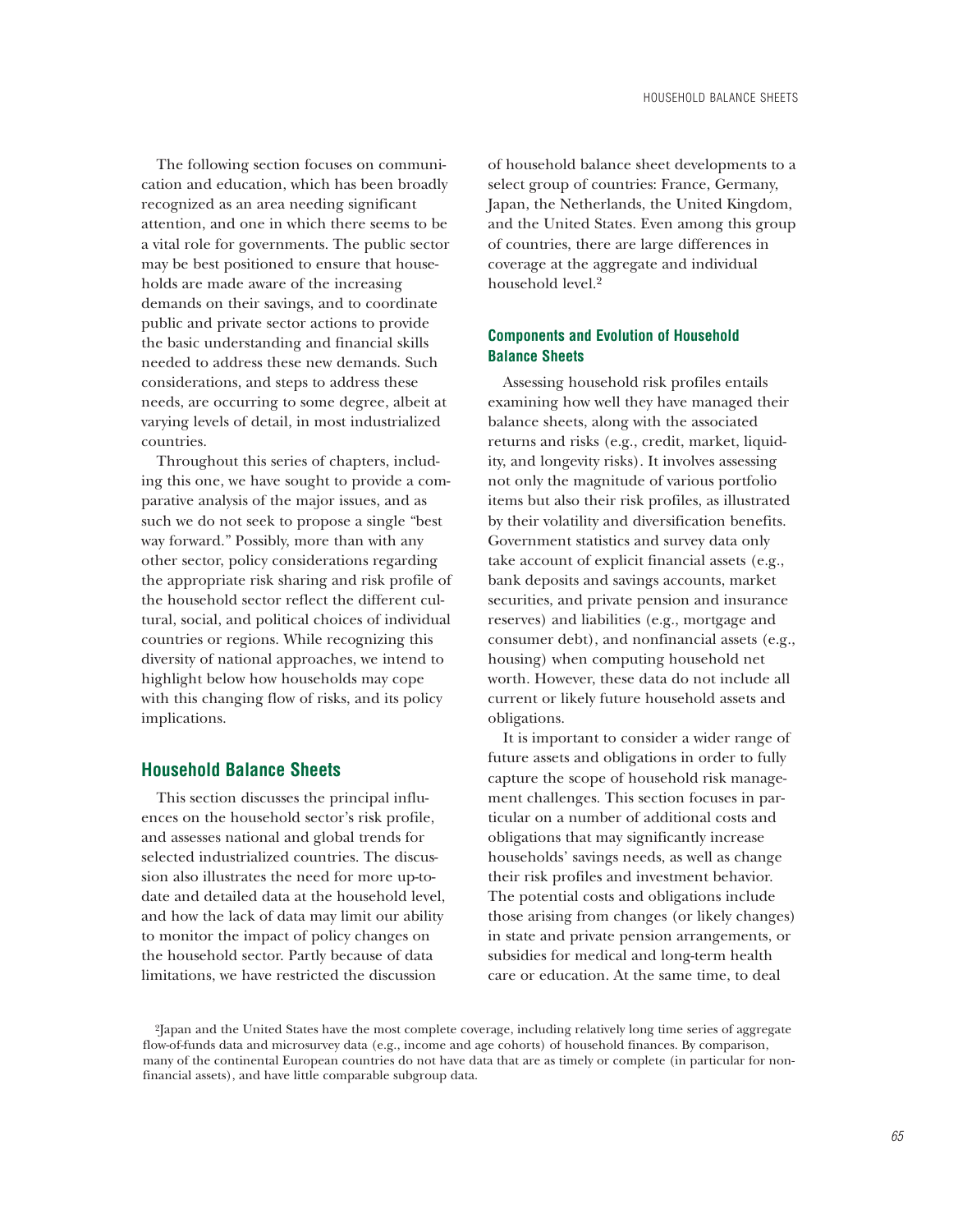## **Figure 3.1. Household Sector: Net Worth and Net Financial Assets in Domestic Currencies1**



Sources: U.S. Board of Governors of the Federal Reserve System; Bank of England, U.K. Office of National Statistics, National Institute of Economic and Social Research; Bank of Japan, Economic and Social Research Institute; De Nederlandsche Bank; Banque de France, INSEE; Bundesbank; OECD; and IMF staff estimates.

1Net worth is calculated as sum of nonfinancial assets and financial assets minus financial liabilities. Net financial assets are financial assets minus financial liabilities.

2Net worth for United States, in trillions of U.S. dollars; for United Kingdom, in trillions of pounds sterling; for Japan, in trillions of yen; for Netherlands, in billions of euros; and for France and Germany, in trillions of euros.

3Net financial assets for United States, in trillions of U.S. dollars; for United Kingdom, in trillions of pounds sterling; for Japan, in trillions of yen; for Netherlands, in billions of euros; and for France and Germany, in trillions of euros.

4Data for 2004 are only available through the third quarter.

5Figures for financial assets and liabilities are for the fiscal year beginning April 1.

with such costs and obligations, households will also rely on future incomes and assets that would also need to be taken into account in a systematic assessment of the challenges ahead. However, this chapter does not attempt to provide such a comprehensive approach; it focuses primarily on the transfer of risks to the household sector.

## **Household Risk Profiles: Comparative Developments**

Comparisons across countries reveal a variety of themes and trends in the composition of household balance sheets, reflecting different influences (market structure, regulation, cultural preferences, etc.) on household behavior.

## *Net Worth*

Average household net worth grew faster than disposable income in most industrialized countries throughout the 1980s and 1990s, and has largely recovered from the bursting of the equity market bubble. In most countries, net worth to disposable income levels are close to historical highs, with growth since 1990 spurred by strong increases in the value of real estate and equity holdings (Figure 3.1). Housing wealth has grown strongly in the Netherlands and the United Kingdom, with net worth rising to 765 percent and 710 percent of disposable income in 2003, respectively.

In both France and Germany, the ratio of net worth to disposable income has stayed near historic highs, at about 600 percent, and has not changed materially in recent years. In contrast with others, Germany has experienced slower growth in house prices, and has not experienced a notable increase in the share of housing assets in household portfolios. In addition, households in France and Germany have noticeably lower levels of debt. Meanwhile, market-sensitive assets have formed a relatively small share of household portfolios.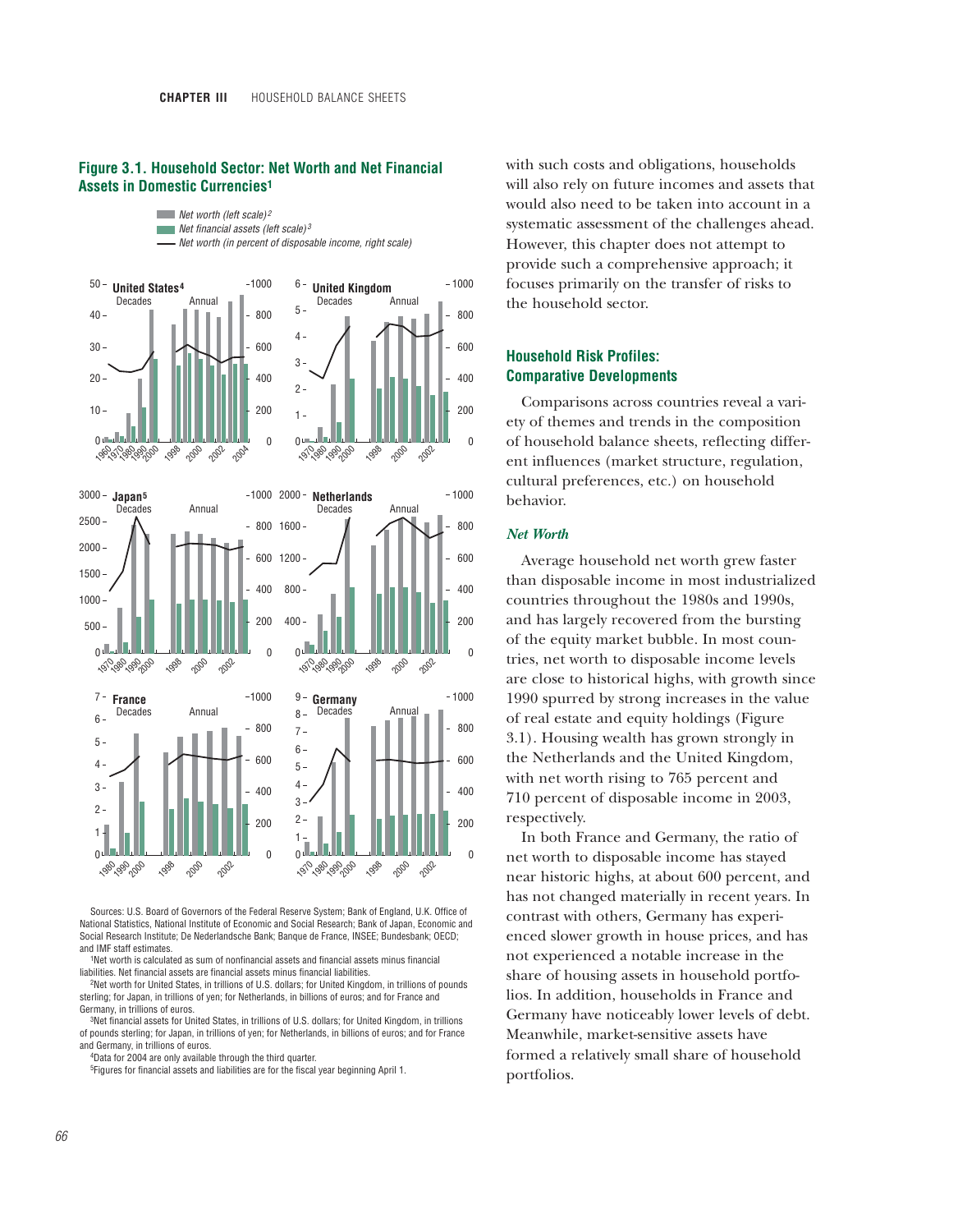Japan's net worth has shown a distinctly different trend. In the period from 1970 to 2003, the growth of household net worth outpaced that of disposable income by a modest amount. Of course, this 30-year period is composed of two distinct periods, with rapid net worth growth in the 1980s, and a steady decline in net worth during much of the 1990s, largely because of a continuing decline in house prices throughout the later period.

In the United States, steady gains in household net worth have stemmed more from increases in the market value of assets than from increased savings. Despite a relatively higher exposure to asset market price movements, U.S. household net worth appears less volatile than for most other industrialized countries during 1980–2003 (Table 3.1).

The volatility of household net worth is influenced by a variety of factors, including the degree of diversification in household portfolios. For all countries studied, the volatility of household net worth is lower than the volatility of their holdings of marketsensitive assets, in part because they also hold deposits and other assets whose principal values do not fluctuate (Table 3.1). In addition, the volatility in household holdings of marketsensitive assets stems from several factors, including the price volatility of the underlying financial and nonfinancial assets (e.g., equities and real estate, respectively), changes in the relative shares of these holdings in the overall household asset portfolio, and the degree of diversification offered by the range of assets held.3

Those countries and households with asset portfolios containing a wider range of assets (e.g., the United States) appear to experience larger diversification gains than countries and households with more concentrated holdings

## **Table. 3.1. Household Balance Sheet Volatility Measures1** (In percent)

|                          | Net Worth/           | Market-Sensitive Assets/<br>Disposable Income <sup>2</sup> |                          |  |
|--------------------------|----------------------|------------------------------------------------------------|--------------------------|--|
|                          | Disposable<br>Income | Without<br>real estate                                     | Includina<br>real estate |  |
| 1980–2003                |                      |                                                            |                          |  |
| <b>United States</b>     | 10.6                 | 46.4                                                       | 26.0                     |  |
| United Kingdom           | 14.7                 | 34.5                                                       | 18.8                     |  |
| France                   | 10.3                 | 39.2                                                       | 12.2                     |  |
| Japan                    | 14.1                 | 22.1                                                       | 21.6                     |  |
| 1998-2003                |                      |                                                            |                          |  |
| <b>United States</b>     | 7.0                  | 20.5                                                       | 10.0                     |  |
| United Kingdom           | 5.1                  | 29.1                                                       | 7.5                      |  |
| Netherlands <sup>3</sup> | 6.2                  | 30.0                                                       | 7.5                      |  |
| France                   | 3.8                  | 21.6                                                       | 10.4                     |  |
| Germany <sup>3</sup>     | 1.5                  | 7.0                                                        | 2.5                      |  |
| Japan                    | 2.5                  | 18.3                                                       | 7.1                      |  |
|                          |                      |                                                            |                          |  |

Sources: National statistical accounts; and IMF staff estimates. 1Each measure is calculated as a ratio to disposable income. Volatilities of the ratios are calculated as standard deviation divided by the mean for the period.

2Household net worth consists of market-sensitive and nonmarket-sensitive assets. Market-sensitive assets consist of equity, bonds, mutual funds, and real estate; and nonmarketsensitive assets consist mainly of deposits. For the United States, equity data include both direct and indirect holdings by households. 3For Germany, annual data are only available after 1991. For the

Netherlands, annual data are only available after 1998.

(e.g., Japan). Real estate is an asset that appears sufficiently uncorrelated with equities and other financial assets in most countries in the short and medium term.4 Consequently, adding real estate assets to holdings of market-sensitive financial assets would generally lower the volatility of total household portfolios as well as overall household net worth (compare columns 2 and 3 in Table 3.1). Compared with U.S. households' relatively large holdings of financial and nonfinancial market-sensitive assets, Japanese households have relatively concentrated holdings of real estate. However, Japanese households' large holdings of deposits have helped dampen the volatility of their net worth.

<sup>3</sup>For example, during 1998–2003, French household net worth was considerably more volatile than German household net worth because of relatively more volatile French equity and real estate prices, and relatively larger changes in the share of market-sensitive financial assets held by French, compared with German, households during that period.

<sup>4</sup>Some cross-country academic studies indicate that there is little short-term correlation (i.e., over a year, or even a few years) between real estate price changes and stock market returns (see Quan and Titman, 1998).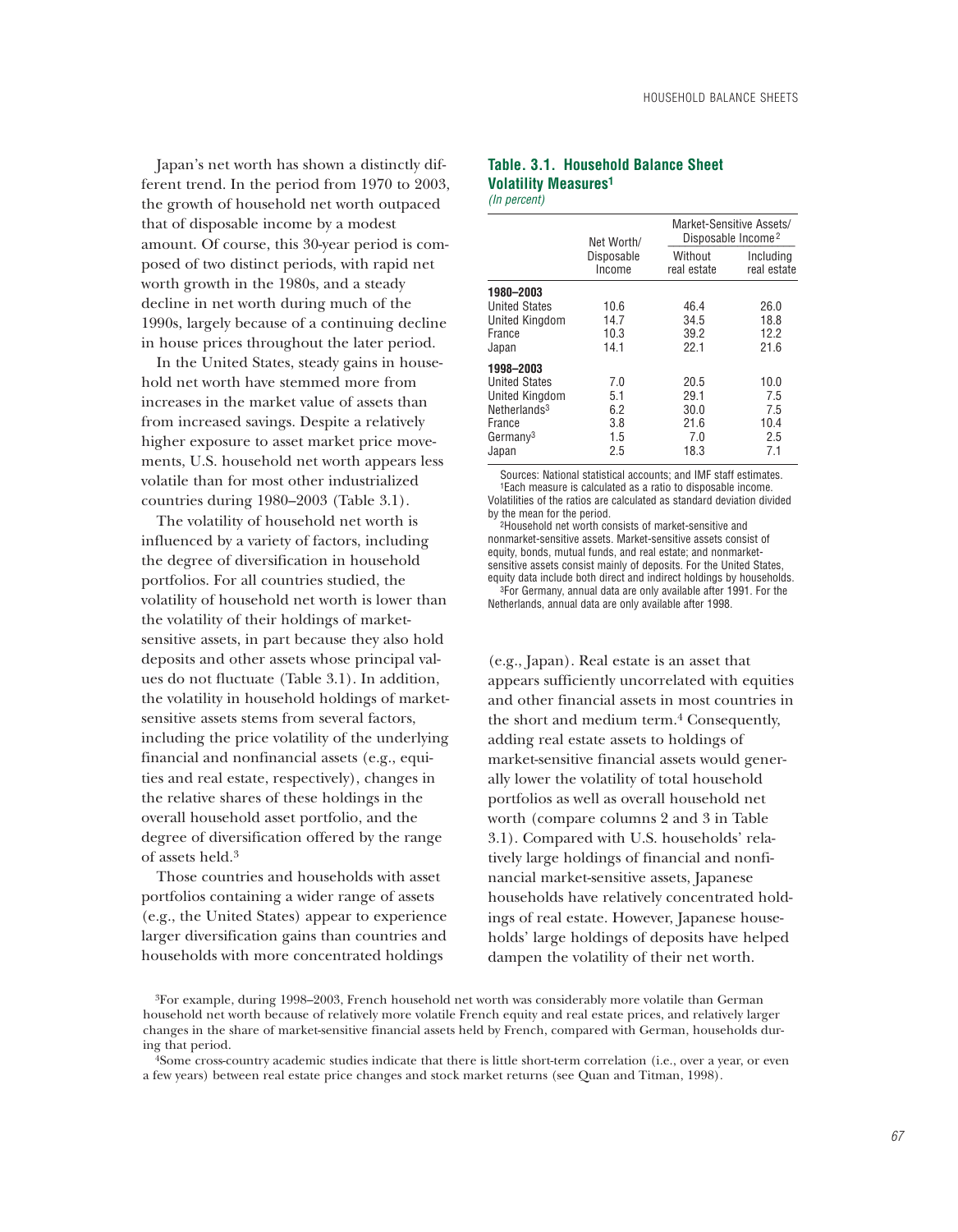## *Financial Holdings*

A global trend in household financial holdings over the last two decades has been the declining share of bank deposits, money market funds, and savings accounts (Figure 3.2). While it may have started at a later stage in continental European countries, such as France and Germany, the trend toward lower levels of bank deposits has been fairly pronounced there too.<sup>5</sup> In part, this trend may have been influenced by equity market developments during the 1990s, as the long-term trend away from bank deposits and savings accounts slowed with the equity market declines of 2000–02. Japan stands in sharp contrast to this trend, as Japanese households have not materially diversified away from bank deposits and savings accounts. The share of deposits among Japanese household total assets has been generally stable since the 1960s, and grew during the 1990s as real estate and equity prices fell.

The growth of market-sensitive holdings in the United States and Europe has favored equities over bonds.6 This is especially the case for direct holdings of financial assets, whereas holdings of market-sensitive assets through collective investment vehicles appear more balanced between fixed-income and equity securities. In the United Kingdom, France, and, to a lesser extent, elsewhere in Europe, privatization of state-owned companies in the 1980s and 1990s contributed to the increase in direct equity holdings, as did the development of employee profit-sharing and share-ownership schemes.

There is substantial variation among countries in the distribution of household financial holdings. In Japan, the share of financial assets (20 to 30 percent of total assets) is approximately uniform across all income and age groups (Figure 3.3). In the United States, the ratio of financial assets to total assets has been between 30 and 50 percent. However, compared with Japan, the concentration and composition of net worth among U.S. households is much more skewed—the wealthiest 20 percent represent 68 percent of U.S. household net worth (with the top 1 percent holding one-third of household assets) (Figure 3.4). In the United States, the middle three income quintiles represent 29 percent of household net worth, compared with their counterparts in Japan, who represent as much as 53 percent of Japanese household net worth. Meanwhile, in the Netherlands, the share of net worth reported for the middleincome groups expanded from 44 to 58 percent between 1995 and 2004 (Figure 3.5).7 The distribution of net worth, wealth, and financial assets is an important consideration for potential household vulnerabilities.

## *Housing Markets*

The home is generally the largest asset in household portfolios. In most countries, nonfinancial assets (primarily housing) account for between 40 and 60 percent of total assets, with the highest proportionate shares in Germany and the United Kingdom. In Germany, low mortgage rates and varying levels of state subsidies, particularly after unification in 1990, provided strong incentives to invest in housing. In the United Kingdom, deregulation of mortgages and official incentives for tenants to buy public housing in the

7However, the share of the third income quintile in total liabilities also increased to 20–25 percent in 1998–2004, and from 10–15 percent in 1993–1997. See De Nederlandsche Bank (2004).

<sup>5</sup>Bank deposits represented close to 60 percent of German household financial assets until the beginning of the 1980s. The deposit share moved below 48 percent at the beginning of the 1990s, and has stabilized around 33 percent since 1999. In France, savings accounts and bank deposits in 2003 represented about 30 percent of household financial assets, down from about 60 percent in the early 1980s.

<sup>&</sup>lt;sup>6</sup>Nonlisted equities represent a large proportion of total equity holdings in some countries. Nonlisted equities are estimated to represent about 50 percent of all equity holdings in the United States, and more than 66 percent in France (estimates based on flow of funds and national accounts data). Many of these assets represent small businesses owned by households.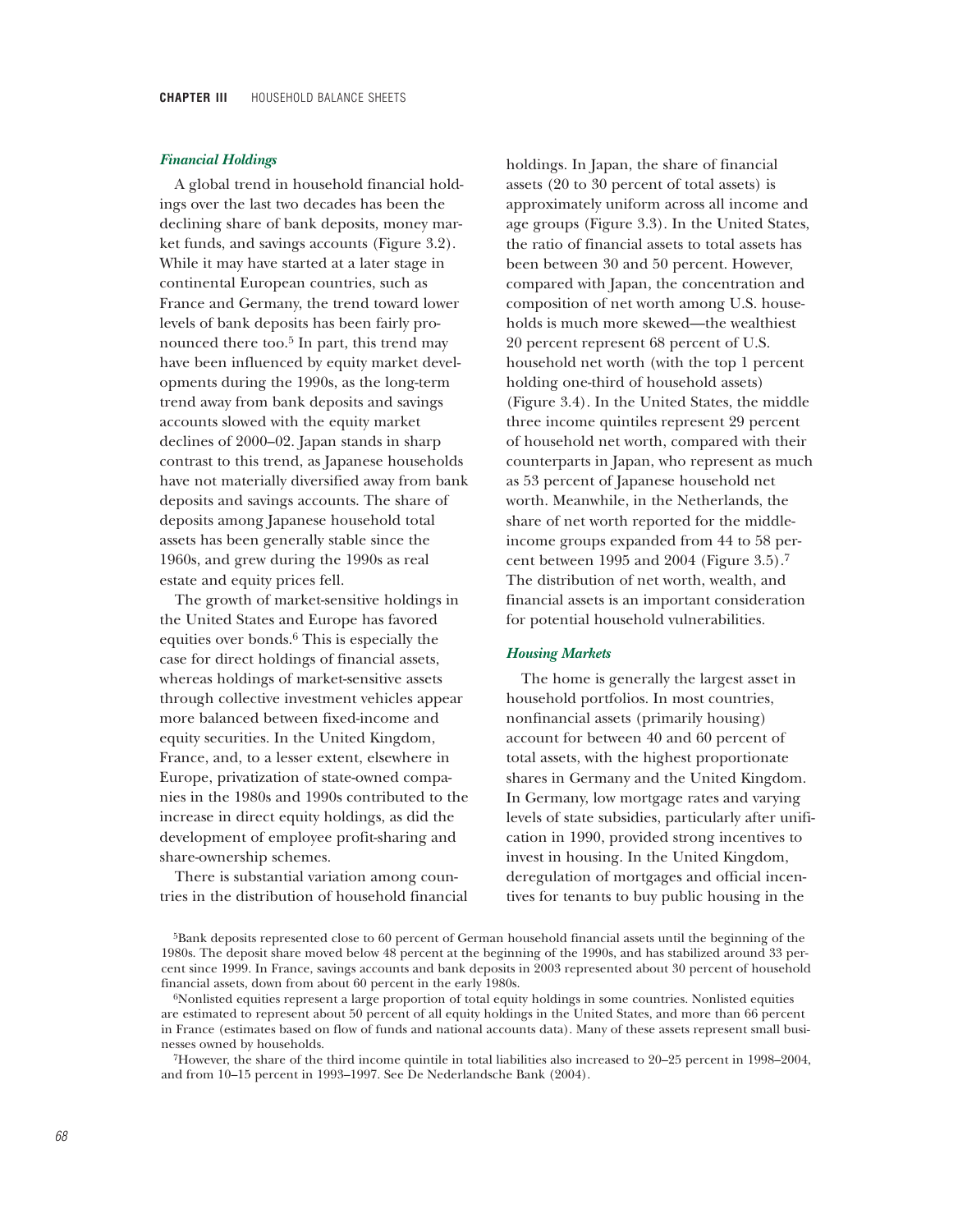1980s encouraged broader home ownership and, together with the more recent rise in house prices, contributed to housing's larger share of total assets. The lowest share for housing among the countries studied is reported in the United States; however, a much higher share is reported for households in the middle- and lower-income quintiles (see Figure 3.4).

Housing wealth has risen much faster than income in some countries, contributing significantly to net worth growth. House price rises have been particularly sharp in the Netherlands, the United Kingdom (at least until recently), and in parts of the United States, raising concerns about excessive valuations (Figure 3.6). In the Netherlands, house price growth averaged more than 8 percent between 1995 and 2002, second only to Ireland among OECD countries.

By contrast, housing wealth has been falling since the early 1990s in Japan, and growing by an average of 1.6 percent in Germany since 1998, although in both cases housing's share of total wealth remains high. In Germany, a more sluggish economy and a reduction in housing tax subsidies contributed to the weaker housing market. In Japan, despite price falls, the large down payment needed to buy a house leads to an older first-time buyer than in other countries, and may contribute to the relatively high share of deposits in Japan.

Increased housing wealth has been accompanied by greater mortgage debt in the Netherlands, the United Kingdom, and the United States. In all these countries, the relatively flexible mortgage markets, as well as low interest rates and the rise in house prices, have contributed to increases in mortgage debt that have outpaced gains in disposable income in recent years. In the Netherlands, where mortgage debt reached about 200 percent of disposable income, full mortgage interest deductibility may have encouraged households to utilize interest-only mortgages, which account for over 40 percent of total mortgage debt in 2004.

## **Figure 3.2. Household Sector: Total Asset Composition1** (In percent of total assets)









Sources: U.S. Board of Governors of the Federal Reserve System; Bank of England, U.K. Office of National Statistics, National Institute of Economic and Social Research; Bank of Japan, Economic and Social Research Institute; De Nederlandsche Bank; Banque de France, INSEE; Bundesbank; and IMF staff estimates.

1Total assets are the sum of financial assets and nonfinancial assets. Nonfinancial assets consist of mainly real estate. Other assets consist of mainly insurance and pension fund reserves. 2Data for 2004 are only available through the third quarter.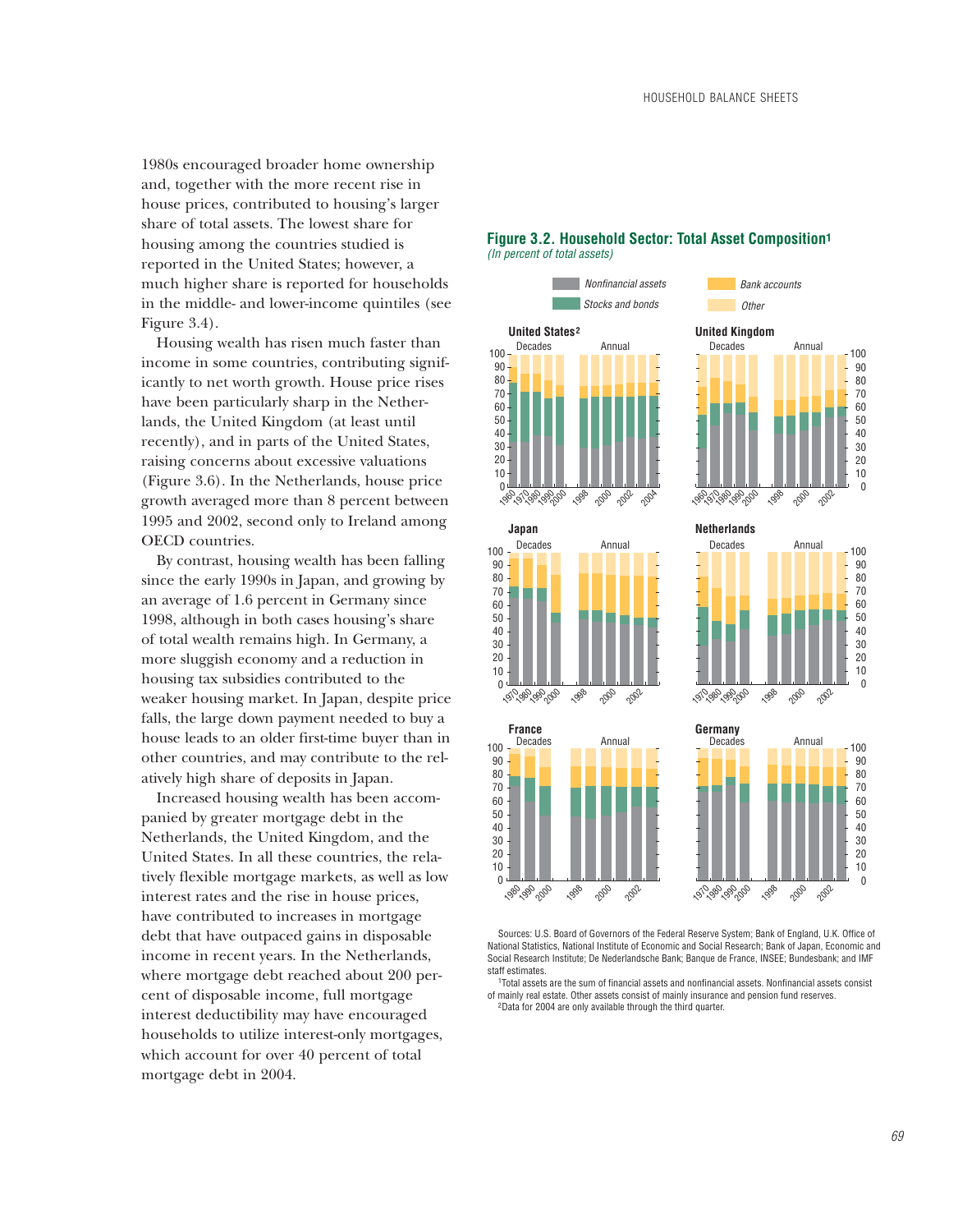

# **Figure 3.3. Japan: Total Asset Composition by Household Groups**

The higher level of debt increases households' exposure to house price moves (and other asset or income changes), particularly households in their 30s or 40s who may have recently incurred high debt levels to purchase a home. In the Netherlands, more than half of homeowners aged 25–34 have a loan-tovalue (LTV) ratio of above 100 percent. In the United Kingdom, the predominantly floatingrate mortgage market may make households more exposed, especially as many borrowers appear to overly focus on current debt-service costs when determining the size of their mortgage. Moreover, first-time purchasers may be more exposed to poor or even sluggish housing markets, as they may have stretched financially to buy a house in an environment of rapidly rising real estate values.

Housing has been increasingly viewed as an attractive investment, including for retirement, but such an approach includes certain risks. As previously discussed, housing provides a diversification benefit to many middleand upper-income households, compared with a portfolio of purely financial market assets, and the risk of nominal price falls has historically been relatively limited compared with other assets. In addition, unlike many other household assets, the home also represents an important currently consumable asset, as a place to live. Nevertheless, households may be exposed in many countries to the risk of significant underperformance in the medium (or longer) term if current prices turn out to be unsustainably high.8

The ability to rely on housing as a source of savings or investment depends on the liquidity of the housing and mortgage markets. The flexibility of the fixed-rate, prepayable mortgage market in the United States may increase the liquidity of housing savings and invest-

8Housing risk and price movements may occur on a more global level than generally assumed. The September 2004 *World Economic Outlook* found that house price movements were highly synchronized across industrial countries, partly reflecting global interest rate movements.

Source: Ministry of Internal Affairs and Communications, Statistics Bureau. 1The mean value of pre-tax income in 1999 was \$27,886 for the first quintile group; \$42,172 for the second; \$56,262 for the third; \$75,342 for the fourth; and \$121,331 for the fifth.

3rd 17%

4th 20%

50–59 28%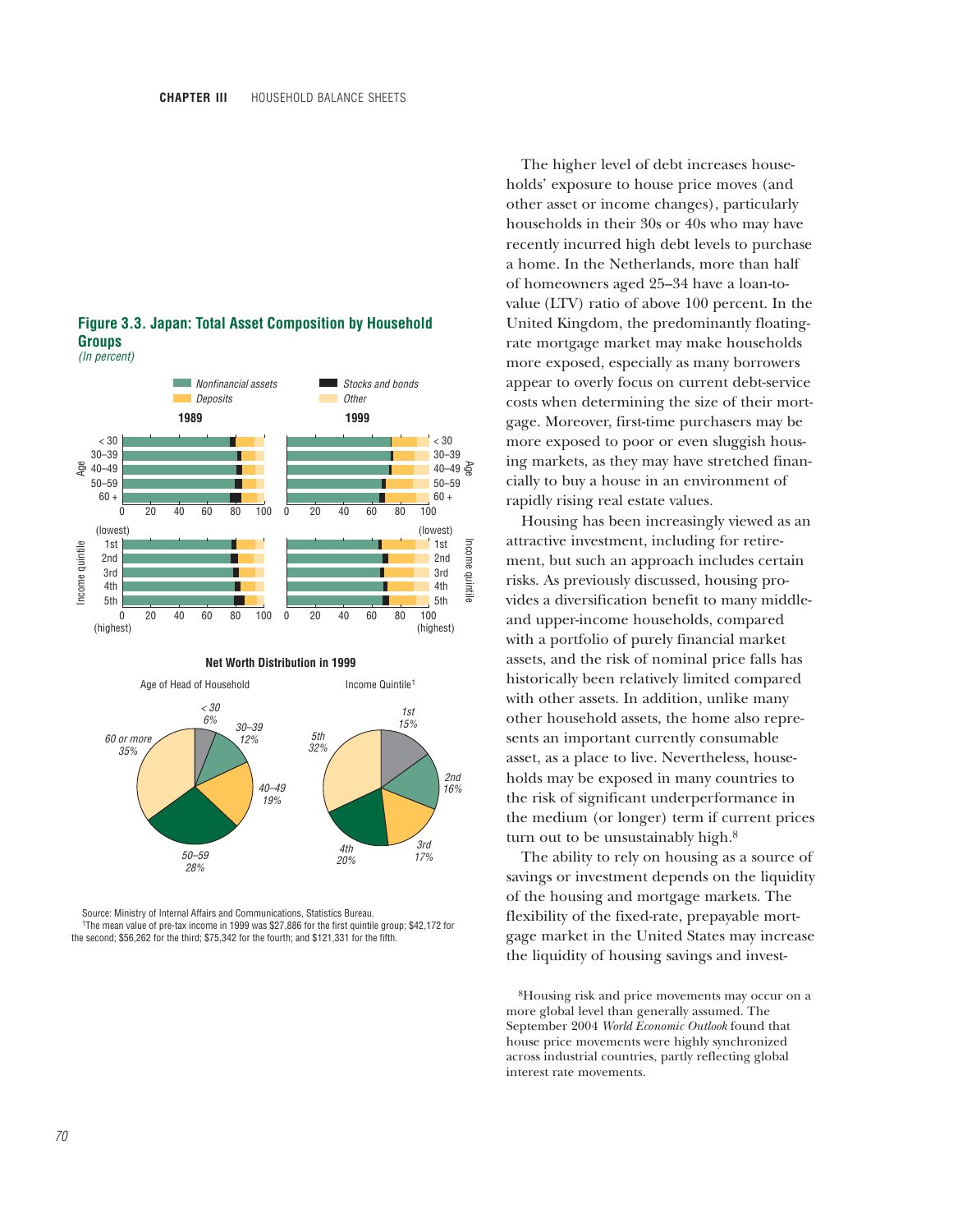ment. Meanwhile, in other countries, low liquidity in the housing market (e.g., Japan) or high transaction costs and lower flexibility in the mortgage market (e.g., France and Germany) restrict the diversification role housing may play in household savings (Table 3.2).

#### **Pensions and Insurance**

This section does not attempt to evaluate different pension systems, but analyzes their implications and the impact of ongoing reforms on the composition of financial risks transferred to the household sector. The various pension systems and reform programs reflect evolving national preferences with regard to broad economic and social challenges. In particular, while the move from defined benefit to defined contribution pension plans tends to substitute market and longevity risks for credit risk of the plan sponsor (as well as the risk of job loss or change of job), it also has an impact on other, increasingly important, features of pension plans, such as their portability. As noted, the consequences of demographic and fiscal pressures have to be dealt with under any system, though in different ways. Furthermore, a move from defined benefit to defined contribution plans may contribute to the consolidation of public and corporate finances, and to the development of local capital markets, as observed in several emerging market countries.

The degree of market risk transfer from the pension system to households varies across countries. In some countries, state pensions (Pillar I) remain a major source of retirement income for households in all income groups, and generally act to reduce the exposure of households to market volatility. This is particularly the case in many continental European countries (e.g., France, Germany, and Italy), as well as in Japan. In these countries, there has been less need for households to build up financial assets devoted to retirement during



**Figure 3.4. United States: Total Asset Composition by Household Groups** (In percent)

Source: Board of Governors of the Federal Reserve System.

<sup>1</sup>The mean value of pre-tax income in 2001 was \$10,000 for the first quintile group; \$24,100 for the second; \$40,300 for the third; \$65,200 for the fourth; and \$200,350 for the fifth.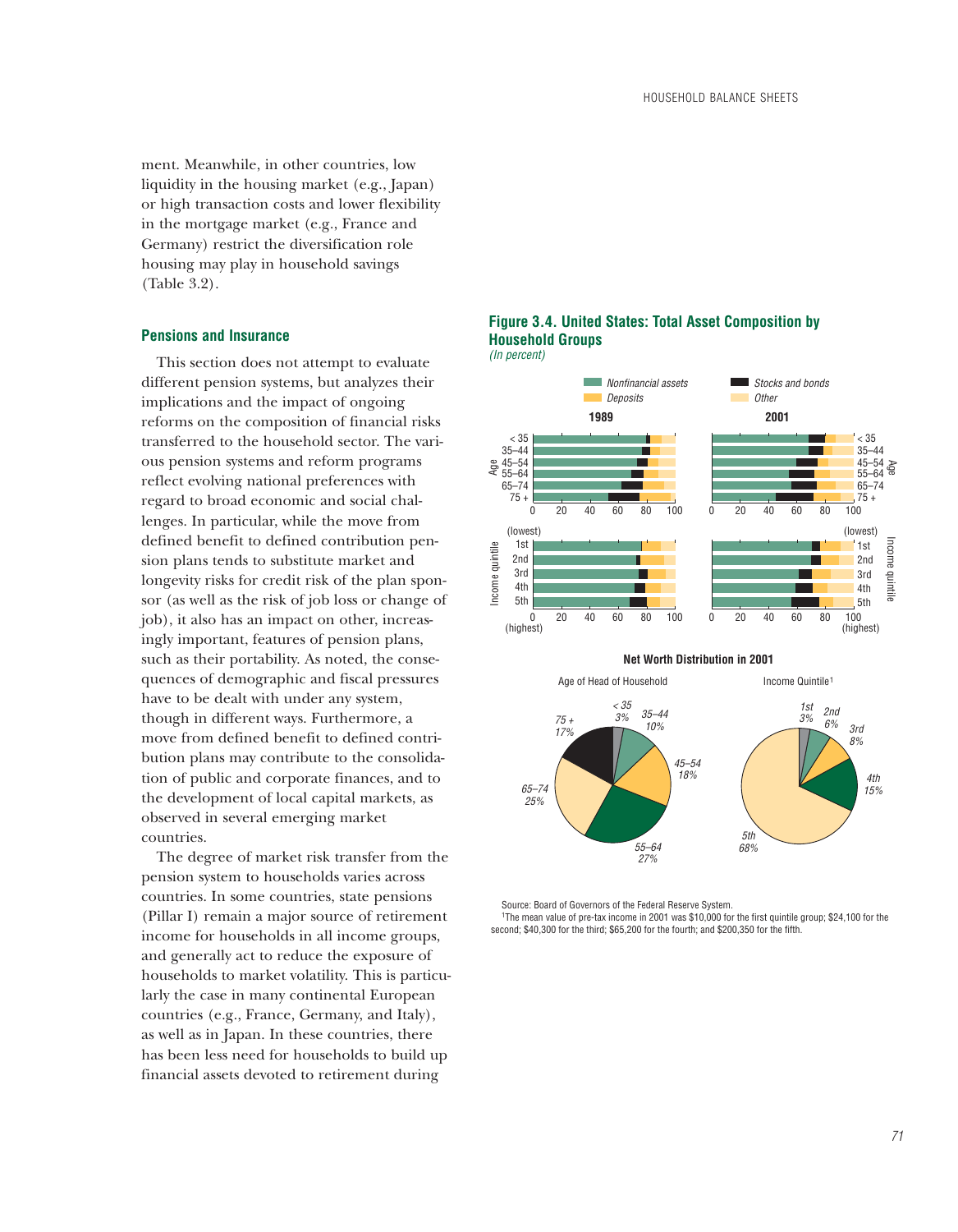



Source: De Netherlandsche Bank, Quarterly Bulletin, September 2004.

<sup>1</sup>The mean value of the 2003 net household income in euros is 6,450 for the first quintile group (lowest); 15,800 for the second; 22,300 for the third; 30,500 for the fourth; and above 35,100 for the fifth (highest).

their working lives, or to draw down savings in retirement.9 However, such a need may grow with proposed and likely reforms of Pillar I programs in many of these countries. In some cases, such as Sweden, state pension reforms are not only designed to reduce benefit levels over time but also introduce some degree of risk sharing between the state and households by linking a portion of benefits to the performance of notional self-managed investment portfolios.10 The Swedish reform may serve as an interesting example for countries with historically strong public sector programs or countries looking to share more risks among the public and private sectors.

In some countries, notably the United Kingdom and the United States, the composition of risks borne by households is changing as a result of the move to defined contribution schemes. In the United Kingdom, for example, active membership of open defined benefit schemes is estimated to have fallen by 60 percent since 1995, and only 15 percent of new private sector employees are members of salary-related schemes. A move to more defined contribution–based systems may address broader economic and social challenges, and this may be necessary and appro-

9Recently retired households are frequently described in continental European countries as the "golden generation," since they benefited from high incomes, rising asset markets, and generous pension and social benefits during their working lives. As a consequence, many of these households were not required to save for retirement, and accumulated savings frequently contributed to intergenerational transfers.

10An interesting feature of the new Swedish pension system is the notional defined contribution plans, under which each participant's contribution (16 percent of earnings) and future pension benefits are notionally invested, with a guaranteed rate of return equal to the national per capita real wage growth (i.e., effectively indexing benefits). A second feature of the new regime is the creation of individual defined contribution accounts, in which participants are required to pay 2.5 percent of earnings. Individuals are responsible for deciding how to invest these contributions in a menu of mutual funds. The amounts invested in these accounts represented about 12 percent of the assets of domestic mutual funds in 2004.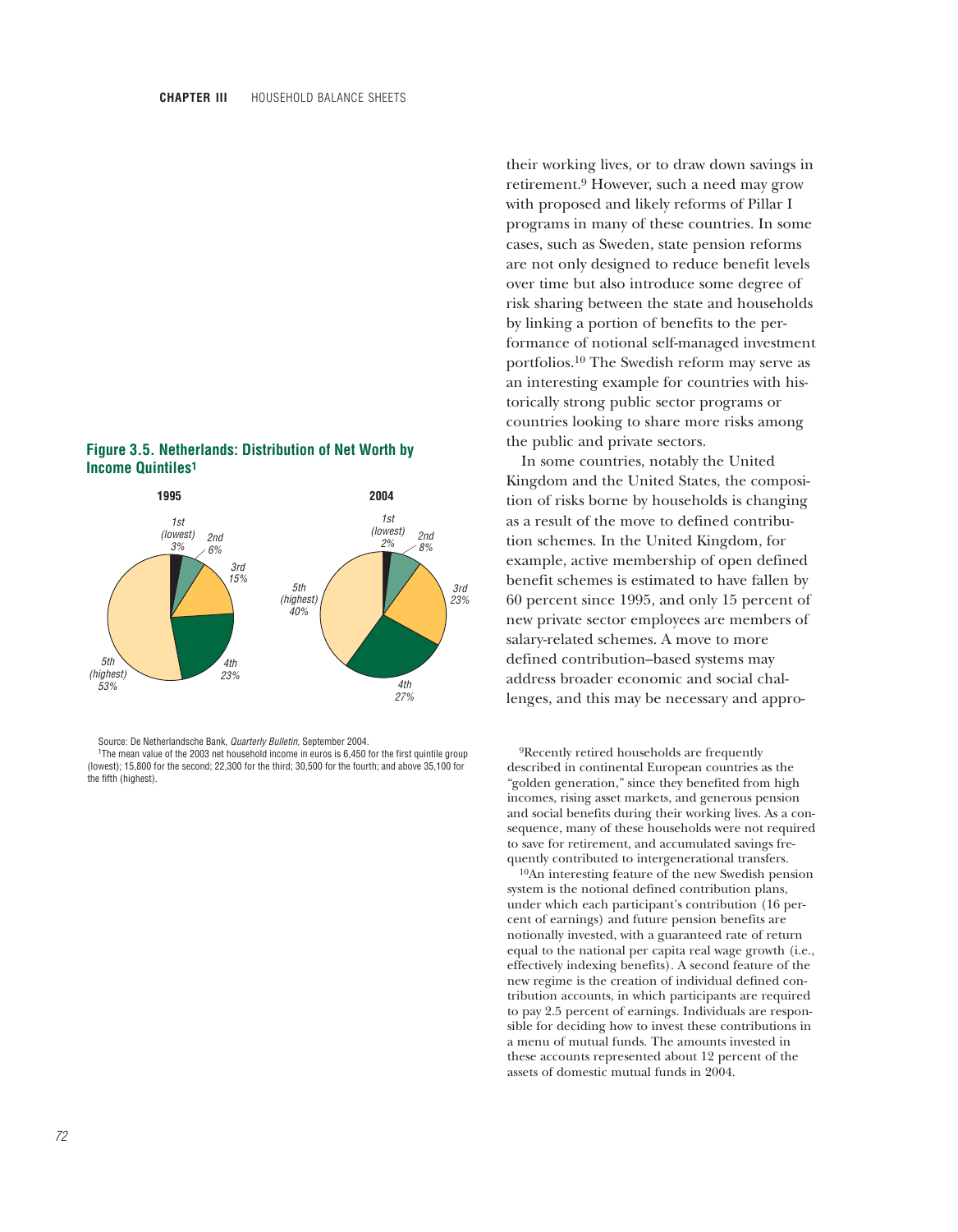priate. By the same token, a shift to defined contribution schemes also exposes households more directly to market and longevity risks. The increase in exposure to longevity risk is more noticeable in countries such as the United States where most self-managed plans do not provide annuity or similar payout features.

In the Netherlands, defined benefit plans continue to cover approximately 90 percent of employees and households are therefore less exposed to market volatility. However, the Dutch pension industry is also transferring a greater amount of financial risk to Dutch households, including inflation risk, as a result of recent and ongoing reforms in the indexation of pension benefits.11

In some countries, a growing share of insurance products provide unit-linked investments. These products now account for as much as 40 percent of life insurance reserves in the United Kingdom, and 30 percent in the Netherlands. In other countries, however, unitlinked products still represent a small proportion of insurance holdings, and may have declined in France and Germany, as households have shifted back to guaranteed and capital protection products in recent years.

#### **Future Costs and Obligations**

Households will face additional and new risks more directly as a result of planned or anticipated reductions in public and private benefits. For example, U.K. households can be expected to provide a much larger share of pension income from their own savings than in the past.12 In various continental European

11National accounts may mislead in this area, because the market movements in pension (and insurance) reserves do not affect households (positively or negatively) to a proportionate degree.

12According to the U.K. Pensions Commission (2004), to maintain existing replacement rates (and assuming no rise in the average retirement age), the share of pension income provided by funded occupational and personal pensions and other sources may need to increase from 2.2 percent of GDP to 8.4 percent (i.e., from £23 billion to £88 billion, measured at constant 2002 GDP levels).

## **Figure 3.6. Household Sector: Real Estate Values and Mortgage Debt**

- House price index (by decade, 2000 Q4 = 100, right scale)



Real estate (left scale)<sup>1</sup> **Mortgages** (left scale)<sup>2</sup>









Sources: U.S. Board of Governors of the Federal Reserve, Office of Federal Housing Oversight; Bank of England, U.K. Office of the National Statistics, Nationwide Building Society; Bank of Japan, Economic and Social Research Institute, Japan Real Estate Institute; De Nederlandsche Bank; Banque de France, INSEE; Bundesbank; European Mortgage Federation; and IMF staff estimates.

1Real estate for United States, in billions of U.S. dollars; for United Kingdom, in billions of pounds sterling; for Japan, in trillions of yen; for Netherlands, France, and Germany, in billions of euros. 2Mortgages for United States, in billions of U.S. dollars; for United Kingdom, in billions of pounds sterling; for Japan, in trillions of yen; for Netherlands, France, and Germany, in billions of euros.

3Data for 2004 are only available through the third quarter.

4Residential land price index is used for house price index (based on the year-end value in each fiscal year).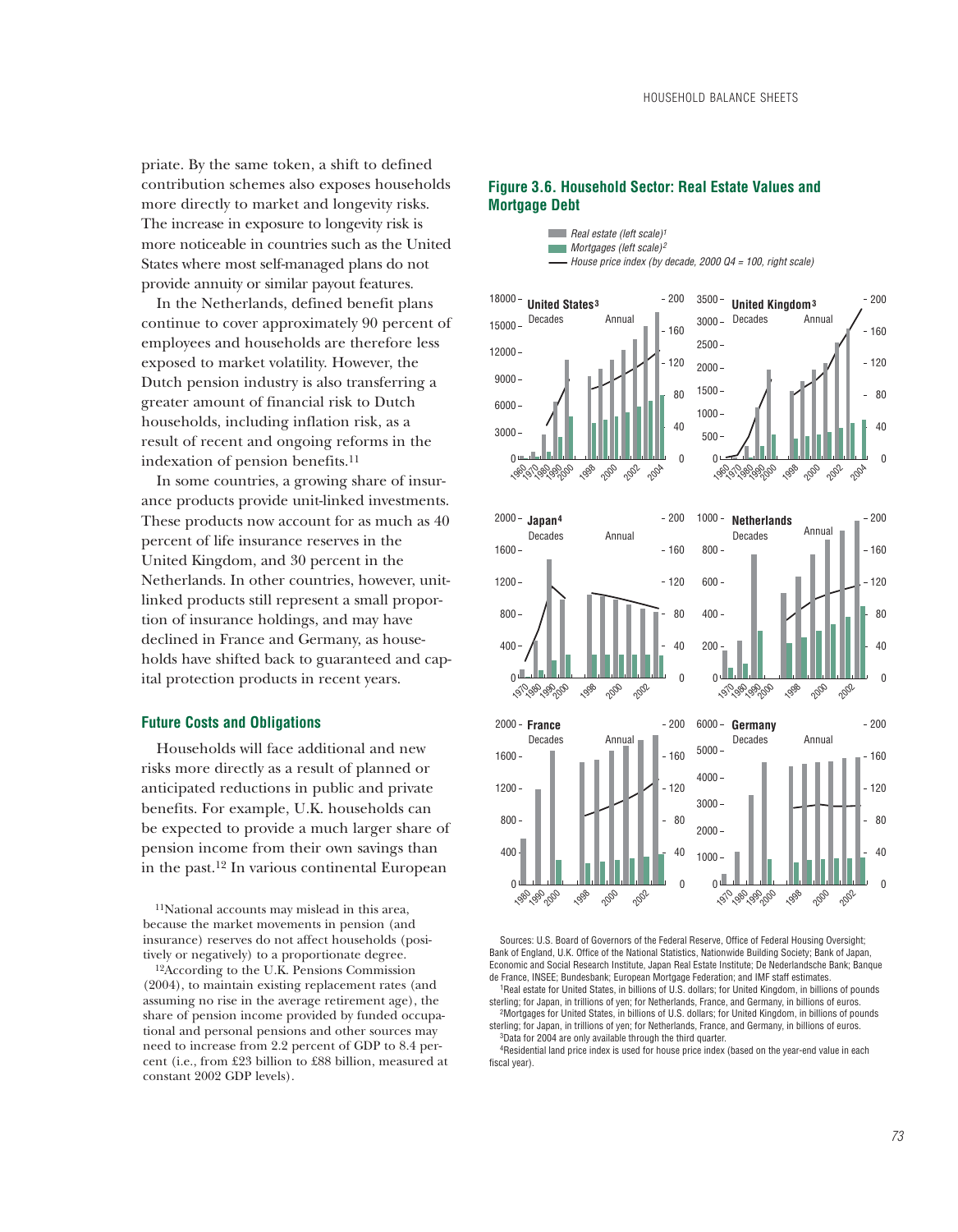countries, delaying of the legal retirement age and increases in the required years of pension contribution also change household benefits.

Looking forward, current measures of household wealth may prove inadequate and new approaches to measure household vulnerabilities, such as a "financial margin" analysis, may be increasingly useful to policymakers. As households take on more obligations and enjoy longer lives, they will need to accumulate more private savings, and develop a reasonable "financial cushion." Greater consideration of likely new household obligations may lead policymakers to question the adequacy of current savings and national account measures of wealth, particularly for middleincome and middle-aged populations. In some countries, authorities are developing additional measures, such as financial margins, which essentially provide a projected cash flow or income analysis, and may better reflect how vulnerable certain income and age groups are to proposed benefit adjustments.13 In any case, it seems reasonable to assume that currently reported household net worth figures may be subject to greater challenges going forward.

Health care costs, which have risen well in excess of general inflation rates, may prove a significant concern for households.14 With budgetary pressures in many industrial countries, public sector subsidies for health care and long-term care may also decline in the future. Moreover, health care costs have already become a growing share of household expenditure. For example, in France, where health care is largely provided by the government, rising health care costs have frequently led to reforms designed to rein in social security spending, and the share of health care

costs to be paid directly by French households (11 percent in 2003) is expected to increase. Over and above general increases in health care costs, the particular basket of health care goods and services consumed by the retired and elderly tend to cost much more than similar expenditures by middle-aged and younger households.

# **Household Investment and Risk Management Behavior**

This section will discuss household balance sheet management, and related saving and investment behavior. It will focus on how saving and wealth management may be affected by changes to household risk profile (e.g., possible future reductions in social benefits and increased exposure to market risks) and review the range of new financial instruments and services being offered by financial institutions to improve household financial and risk management capabilities.

#### **Household Behavior**

While assessments of household savings adequacy need to reflect future assets and obligations described above, most available empirical studies have not taken into account the likely changes in public and private benefits. Economists have addressed the adequacy of household saving and investment using a number of different analytical frameworks, which have led to a wide range of conclusions. In the United States, several studies conclude that, on average, U.S. households appear to be accumulating sufficient wealth and/or have access to adequate pension income to avoid a significant decline in living standards

<sup>&</sup>lt;sup>13</sup>The Sveriges Riksbank recently assessed the financial margin (i.e., post-tax income, after interest expenditure and regular living costs) of Swedish households for the years 2000 to 2002, and their ability to service their obligations when faced with unexpected shocks (e.g., a rise in interest costs and/or a decline in income; see Sveriges Riksbank, 2004).

<sup>14</sup>In the United States, the effects of rising health care costs on Medicare are considered by many to be a greater fiscal challenge than Social Security (see Walker, 2005).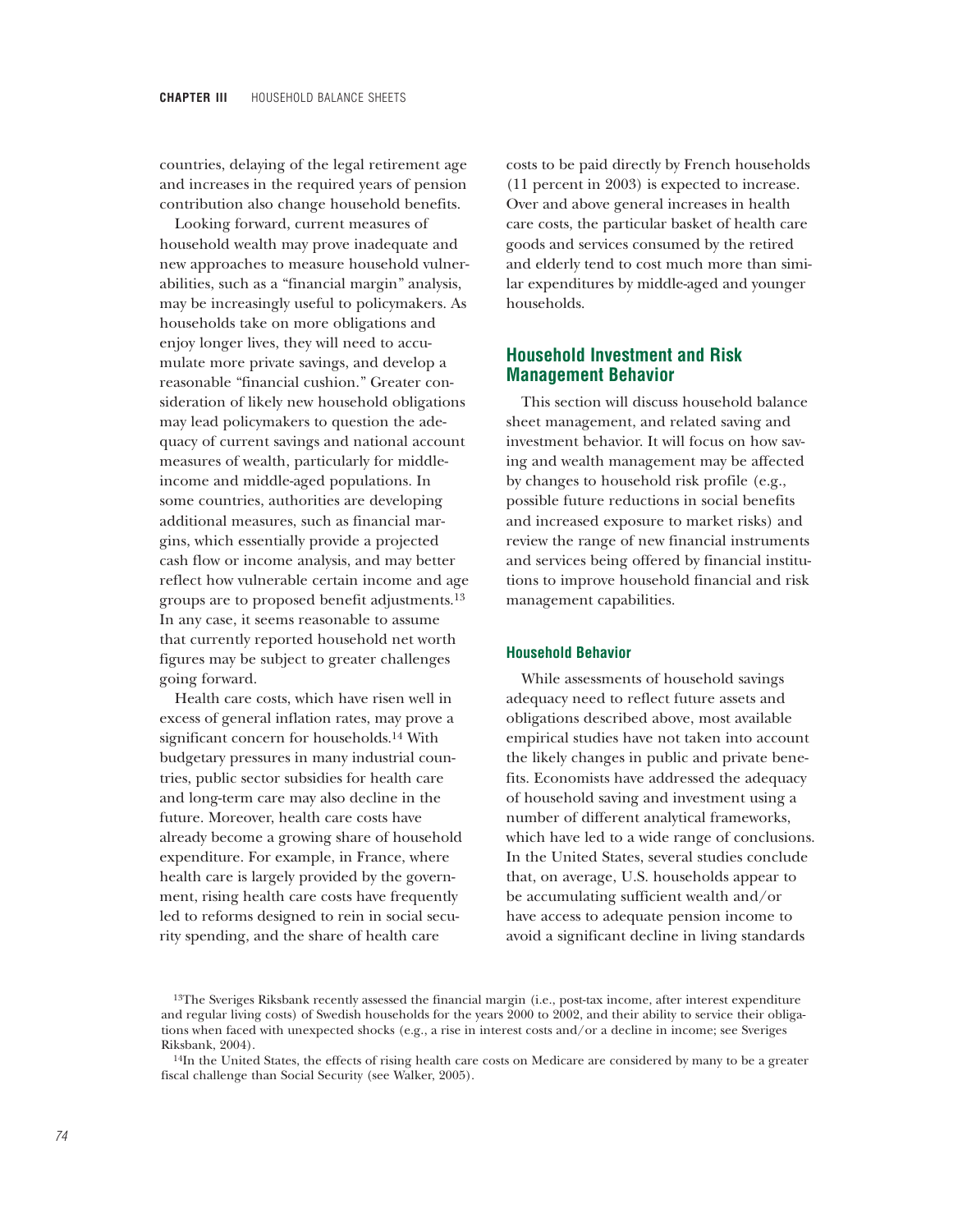|                      | <b>Typical Rate</b><br><b>Structure</b> | Recent/Peak<br>LTV ratios<br>$($ ln percent $)$ <sup>1</sup> | <b>Typical</b><br>Term<br>(Years) | <b>Prepayment Fees</b>                                          | Equity<br>Release<br>Products | Tax Regime <sup>2</sup>     |
|----------------------|-----------------------------------------|--------------------------------------------------------------|-----------------------------------|-----------------------------------------------------------------|-------------------------------|-----------------------------|
| Denmark              | Fixed                                   | 80                                                           | 30                                | Administration fee only                                         | Used                          | Partial Ded: WT: IT         |
| France               | Fixed                                   | 70/100                                                       | 15                                | Limited to 3% of repaid principal <sup>3</sup>                  | Not used                      | WT: IT                      |
| Germany              | Fixed                                   | 70/80                                                        | 25                                | Lender entitled to compensation<br>for lost income <sup>4</sup> | Not used                      | ΙT                          |
| Japan                | Fixed                                   | 85/100                                                       | 25                                | Lender entitled to compensation<br>for lost income              | Limited use                   | Limited term Ded: WT:<br>ΙT |
| Netherlands          | Fixed                                   | 100/115                                                      | 10                                | No fees up to 10% of capital<br>prepaid each year               | Used                          | Ded: IT                     |
| United Kingdom       | Floating                                | 70/110                                                       | 25                                | Usually no fees                                                 | Used                          | ΙT                          |
| <b>United States</b> | Fixed                                   | 80/100                                                       | 30                                | Usually no fees                                                 | Used                          | Ded: IT                     |

**Table 3.2. Mortgage Markets in Selected Industrialized Countries: General Characteristics**

Sources: European Central Bank; Mercer Oliver Wyman; European Mortgage Federation; Japan, Government Housing Loan Corporation; and

1Maximum Ioan-to-value (LTV) for eligibility to Realkreditobligationer in Denmark. Obligations Foncieres in France and Pfandbriefe in Germany are 80 percent, 60 percent, and 60 percent, respectively.

2Interest deductibility (Ded); Wealth tax on housing (WT); Inheritance tax on housing (IT). In most countries, capital gains are taxable. However, owner-occupiers also benefit from various degrees of tax exemptions after a number of years of occupation.

3Three percent of prepaid capital maximum.

4In the first 10 years of the loan.

upon retirement.15 However, in most of these studies, households are assumed to benefit from existing social security, pension, and other benefits. Although social security replacement rates are expected to be reduced, few studies to date have attempted to evaluate whether households are adjusting their savings or investment patterns to meet these challenges. (See CBO, 1993, 2003; Moore and Mitchell, 1997; and Munnell, 2003).

There remains concern in some countries that households may not be adjusting their savings rates to achieve past or necessary replacement rates. Expected replacement rates from individual retirement plans may

vary greatly because of a number of factors: (1) increased job mobility may cause some workers to lose continuous access to a pension plan; (2) low participation rates in available defined contribution plans;<sup>16</sup> and  $(3)$  market fluctuations. For those who do participate, we should not underestimate the potential impact of down markets, particularly on individuals close to retirement age.17 With increased exposure to market-sensitive assets, diversification and periodic portfolio review and adjustment may be more important.18

In the United Kingdom, the Pensions Commission Report (2004) warned that many households are significantly undersaving. The

15Scholz, Seshadri, and Khitatrakun (2004); and Engen, Gale, and Uccello (1999).

16Data from large U.S. defined contribution plan administrators show that in 2003, one-third of eligible employees did not participate in their employer's voluntary savings plan, and of those that had an employer-matching feature, 26 percent did not participate (see Ameriks, Nestor, and Utkus, 2004; and Vanguard Group, 2004).

17A simulation of U.S. 401k asset portfolios with, on average, a 60/40 mix of equities and bonds, indicated that a three-year bear market that reduces equity values by 25 percent would reduce replacement rates by 13.4 to 17.7 percentage points (depending on income quartile) if the decline occurred immediately before retirement, and by 2.9 to 3.7 percentage points if it occurred at the start of a worker's career. See VanDerhei and Copeland (2003).

18Defined contribution plan administrators report that on average the asset allocation has been reasonably balanced between equities and bonds. However, there remained significant numbers of participants with unbalanced portfolios (e.g., only fixed income or only equities, or highly concentrated positions in sponsor company stock).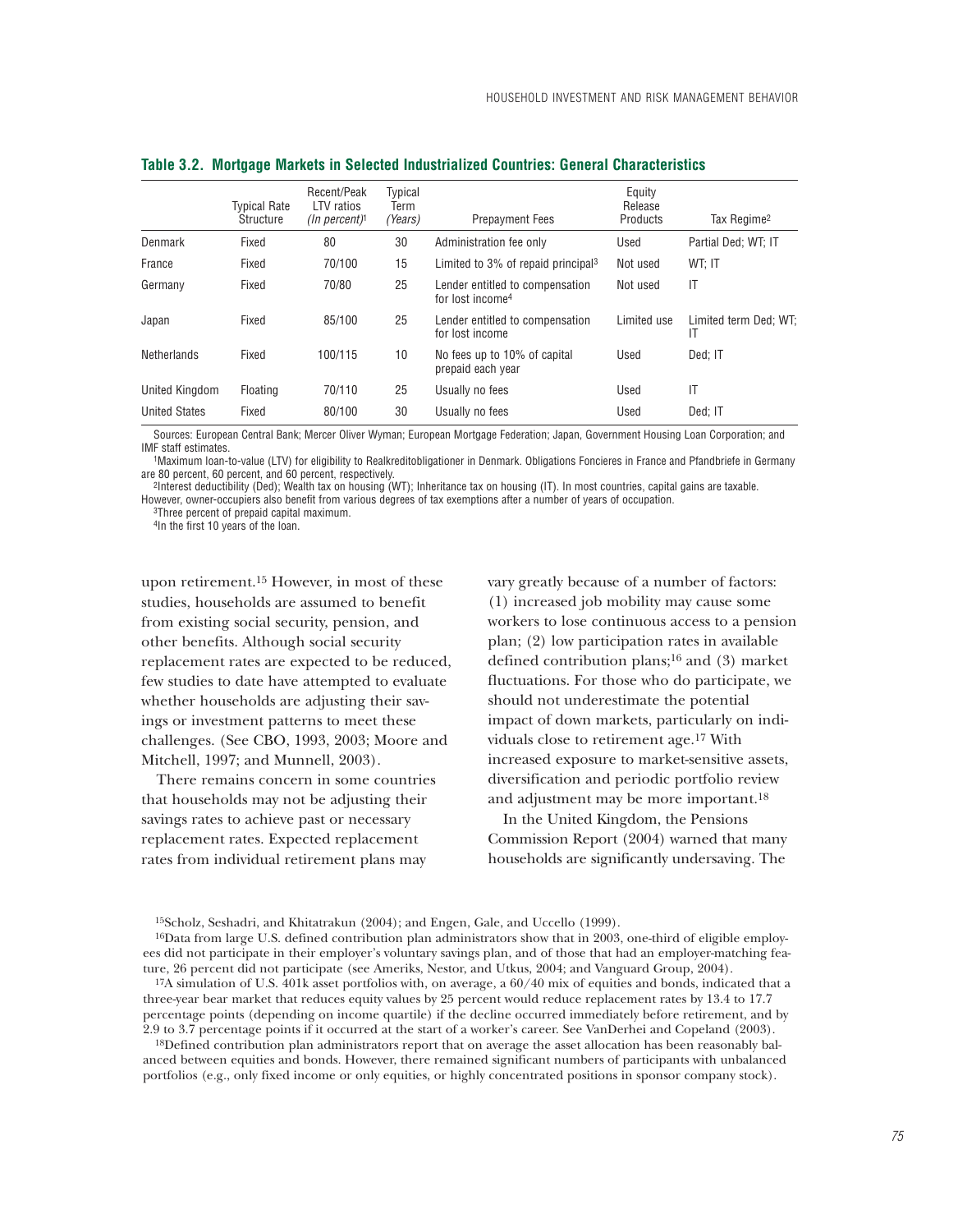Report warns that, despite high current levels of net worth, existing trends would create a severe problem of pension adequacy within 25 years. It also warns that at least 75 percent of all defined contribution plan members have contribution rates below the level likely required to provide adequate pensions. In addition, the Report indicates that nonpension financial wealth for the great majority of U.K. individuals currently may provide only a modest contribution to total retirement income. For example, the Report estimates that median nonpension financial wealth for nonretired persons 55–59 years of age would provide income equal to only 12 percent of an "adequate" replacement rate for this middle-income group (U.K. Pensions Commission Report, 2004).

In countries where public programs (e.g., health care and education) are more extensive, household saving adequacy has not been a major source of concern to date. In continental Europe and Japan, for example, retirement income has been deemed secure, with continued relatively high replacement rates offered by public (and private) pensions, and the vast majority of future expenses (e.g., medical, long-term health care, and education) are expected to be partly or fully covered by the public sector.19 These systems do not place the onus of ensuring retirement benefits on the individual's saving and investment behavior. However, as noted previously, even in these countries, there has been increased focus on the need to encourage private savings, given budgetary pressures related to aging.

#### *Influences on Household Decisions*

Given the long-term nature of these savings and investment needs, inertia may have a large impact on household plans. This is particularly important as we move to self-directed

plans. Given that the decision to enroll in a defined contribution plan is often voluntary, or less automatic than previous enrollment in a defined benefit plan, many workers do not participate in such plans. Research has also shown that "opt-out" choices for enrollment in pension plans (i.e., enrolling employees unless they actively opt out) lead to much higher participation rates than "opt-in" choices (Thaler and Benartzi, 2001). Practitioners also agree that default options are an important influence on household investment and asset allocation decisions. It is often noted by asset managers, financial advisers, and pension plan administrators that the vast majority of households exhibit extreme inertia in adjusting asset allocations as their circumstances change. In recent years, the trend toward "life-cycle" funds as the default option for many self-directed plans has accelerated, compared with previous default options such as money market funds.20

Some countries use tax incentives to encourage and channel savings. Tax incentives may help to overcome households' general inertia or risk aversion. A number of initiatives have been taken by governments in this area, such as IRAs and 401(k) plans for pension savings, and 529 plans for college savings in the United States. Outside of the United States, preferential tax treatment also exists for certain accounts and life insurance products (e.g., in France and Germany).21 However, empirical evidence has been mixed on whether tax incentives help raise overall savings or merely shift existing savings. Nevertheless, even if incentives do not raise overall savings, there are likely benefits from promoting more stable and long-term savings through such vehicles (see the September 2004 GFSR).

<sup>19</sup>Börsch-Supan and Lusardi (2003). Average public sector replacement rates range from 85 percent in Germany to a relative low of 50 percent in the Netherlands. See IMF (2004b).

<sup>20</sup>See below for a description of life-cycle funds.

 $21$ For example, in France and Germany the tax benefits associated with life insurance have historically been a reason for their popularity as savings vehicles, often as conservative money market or savings accounts.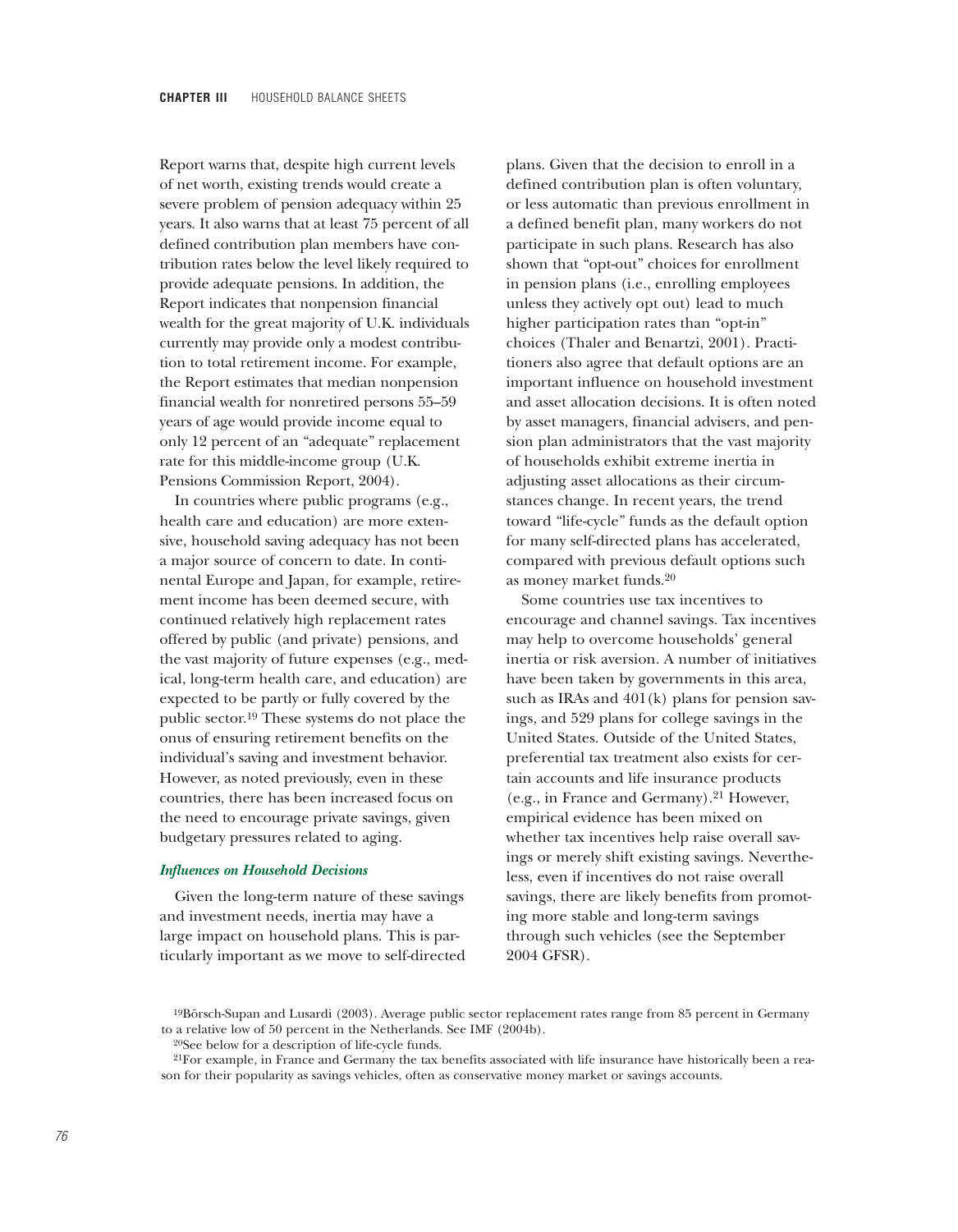Market participants often consider tax systems to be too complicated, subject to frequent change, and thus inconsistent with efforts to develop long-term saving strategies. For example, the series of U.K. initiatives to create tax-advantaged savings products in recent years (PEPs, TESSAs, and ISAs) was noted for its detailed rules, multiple objectives, and restrictive and widely changing terms, and only modestly improved savings in the United Kingdom. A simple and stable tax environment may help long-term savings growth and encourage more advanced planning by individuals and their advisers.

In some countries, compulsory contributions to pension plans have been used as a means to build long-term savings, albeit at the cost of personal choice. In addition to Singapore's CPF, Australia has had a compulsory savings scheme since 1986.22 In these countries, compulsory savings programs have resulted in relatively large household longterm savings; however, this may be viewed by other national authorities as representing potentially too much government involvement. Regulations may also mandate or structure asset allocations (e.g., the purchase of annuities at or after retirement or by a certain age). However, authorities need to carefully consider the balance between restricting choice and the risk that inappropriate saving or investment decisions by large numbers of households may ultimately require governments to act to meet household shortfalls.

#### **Financial Products**

As household risk profiles change, and investment and risk management challenges increase, it is important that households have access to financial tools and products to meet their investment needs. In this section, we will review a variety of products, ranging from investment and payout strategies to liability management products.

#### **Saving and Investment Products**

In recent years, the variety of saving and investment products and services available to households has improved. Financial institutions are recognizing the increasing demand from households for better risk management tools. Innovations in wholesale financial markets, including the use of derivatives, have expanded the range and delivery of financial products available to households for their long-term savings and investment needs. At the same time, asset managers, securities firms, and banks are offering more sophisticated analytical tools to retail customers, which enable them to assess their overall financial position and potential retirement needs.23

Governments may help to expand household investment and risk management products. Long-term and index-linked bonds may help households manage long-term savings during their working lives, and may provide a stable income in retirement, either directly or indirectly through collective investment schemes or through other products such as annuities (e.g., allowing annuity providers to better manage duration and longevity risks, as discussed in the September 2004 GFSR). Although the issuance of long-term instruments (over 20-year maturity) is limited in all mature markets relative to the size of pension fund or insurance company portfolios, there are signs that numerous governments may be considering increased long-term bond

<sup>22</sup>See a summary description of the CPF at http://www.cpf.gov.sg/cpf\_info/goto.asp?page=overviewb.asp. Research by Australian authorities estimated that 62 percent of compulsory savings represent incremental extra savings. See Connolly and Kohler (2004).

<sup>&</sup>lt;sup>23</sup>Financial institutions often segment their clients into wealth or income groups, and have generally provided individualized advice and services only to higher net worth customers, with more generic analysis provided to middle-market customers, often through online services.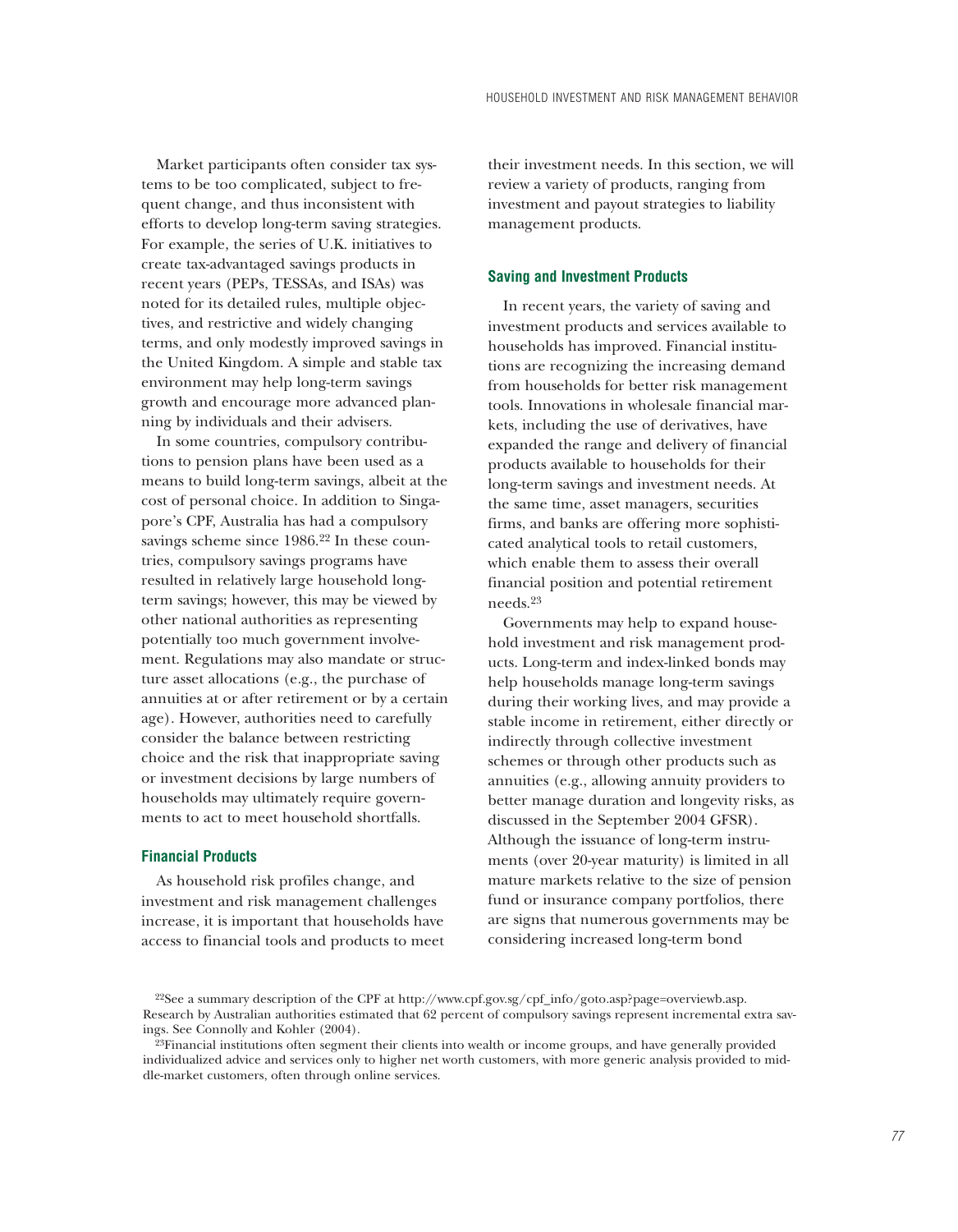issuance (including index-linked products) to meet the increasingly apparent demand.24

## *Investment Products*

Mutual funds and index products are now more widely used by households. Mutual funds may be used for short-term purposes (e.g., in continental Europe, where they are frequently money market funds) or for longerterm investments (e.g., the preponderance of equity and bond funds in the United States). Innovations in the mutual fund industry have led to lower cost and more liquid investment alternatives. The growth of Exchange Traded Funds (ETFs), in particular, has been rapid in recent years. Such new products allow investors to deploy their savings to a wider range of investments, with greater diversification, liquidity, and lower fees than traditional mutual funds.

"Life-cycle" products have developed to address changing risk profiles as we age or approach targeted expenditures (e.g., education). However, such products represent a relatively small portion of the overall market for retirement savings. Life-cycle mutual funds gradually and automatically adjust asset allocations to a more conservative profile (e.g., increasing fixed-income investments) as an individual approaches retirement (or other target dates, such as college education), thereby reflecting an individual's assumed evolving risk tolerance. While the use of lifecycle products has expanded in the United States, Japan, and Europe in recent years, there may be increased scope for the inclusion of such funds among the investment (or even default) options for self-directed pension plans, and the development of a wider range of products (e.g., pace of adjust-

ment).25 In particular, life-cycle investment schemes (including equity holdings) may have application beyond retirement dates, as individuals are expected to live longer. Indeed, as with annuitization, the full conversion of savings and investment to a fixedincome stream at the time of retirement may not be appropriate.

In some markets, there has been significant growth of structured products.26 These products have become increasingly popular in Asia and continental Europe since the equity market downturn in 2000–02, and in response to the prolonged low interest rate environment. They offer a variety of risk/return profiles, including capital or performance guarantees, while also participating in market upswings, such as "click-funds" in the Benelux countries. However, the use of complex hybrid products, such as equity-linked and structured credit notes, may raise consumer protection issues, where households may not fully understand all the underlying risks and costs of these products.

Looking ahead, retail investment products that provide access to diversified or less correlated asset classes (e.g., hedge funds) may also grow. As noted, portfolio diversification is likely to be an important focus of household balance sheet management. Therefore, like other investors, households may increasingly seek to invest in asset classes that provide diversification benefits and uncorrelated returns. Some of these asset classes, such as hedge funds (as well as private equity or commodity funds), are generally unavailable to households today. A significantly greater household exposure to hedge funds, for example, may give renewed impetus to the debate about the regulatory framework for

<sup>&</sup>lt;sup>24</sup>The French Trésor introduced in February 2005 a new 50-year euro-denominated bond. In the United Kingdom, the Debt Management Office announced in March 2005 that, from May 2005, it would issue 50-year conventional gilts, and that later in the year, it may also issue 50-year index-linked gilts. 25The U.K. authorities have required that all providers of a new government-sponsored savings product (the

Child Trust Fund) offer a life-cycle approach as one of the options, to mature at age 18 of the child.

<sup>&</sup>lt;sup>26</sup>These instruments typically offer guarantees of capital protection and a particular return profile, and include significant optionality.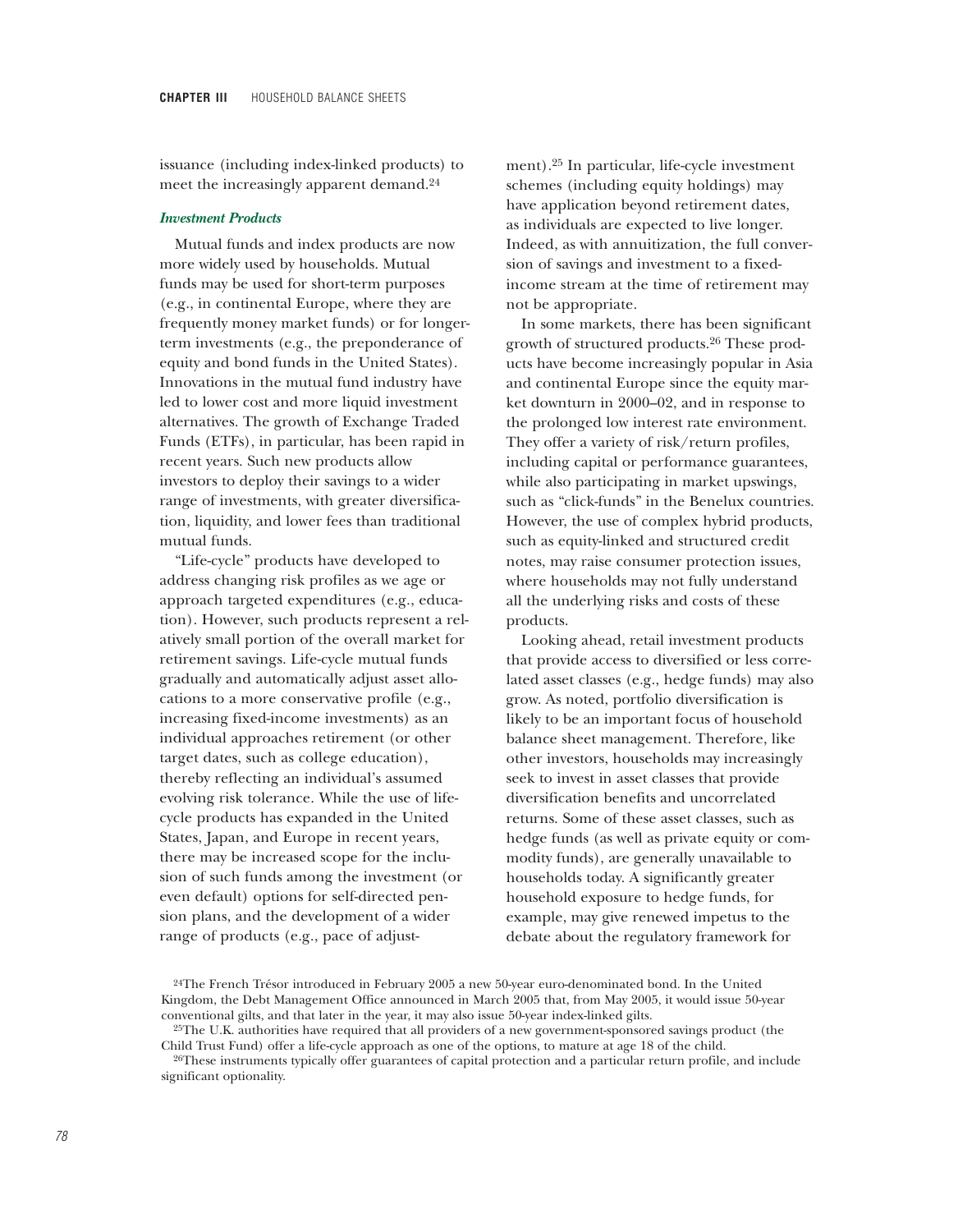such investment vehicles, and a stronger regulatory approach would seem appropriate for retail distribution (as opposed to institutional investor involvement).27

Residential real estate products are also being considered in several countries, but are still at a developmental stage. In most cases, the idea is to develop a method that allows existing homeowners (and institutions) and prospective purchasers (saving to buy) to hedge price movements. A major challenge is to develop products that would allow investors to hedge price risk as specifically as possible, based on regional or more local market indices. One interesting approach is being developed in the United States by a team of academics through a governmentsponsored project to provide house price insurance in very localized areas (i.e., based on zip codes).28 Housing-indexed products may be very useful for potential homebuyers (particularly first-time buyers), increasing their ability to save for a particular property or to invest less than the savings needed to purchase a home as they continue to save for a house. We are aware of several jurisdictions looking to possibly develop housing indices or futures, as well as more conventional Real Estate Investment Trusts (REITs) for residential property.

### *Payout Products*

Saving and investment plans need to reflect uncertain life expectancy (i.e., longevity risk), and flexibility is needed in the conversion of savings into an annuity or other income stream. Saving and investment strategies need to consider longevity risk, either through longevity insurance provided by

annuity products, or through building a greater financial margin and total savings. The shift to annuitization may need to be gradual (as with life-cycle funds), even after retirement, especially given increased life expectancy.29 In this respect, requirements of full annuitization at retirement for defined contribution pensions, such as those in the Netherlands and (for new compulsory individual accounts) in Sweden, may be too restrictive.30 Italy requires 50 percent annuitization at retirement, while the United Kingdom requires that at least 75 percent of pension savings be annuitized by the later age of 75 years.

The further development of annuity products depends significantly on the ability of annuity providers to hedge longevity risk. Annuity providers need to be able to manage, hedge, or insure against longevity risk, based on instruments available in the capital markets or through reinsurers (but this then becomes a circular issue, as reinsurers look to hedge these risks). Efforts are under way in the public and private sectors to increase the supply of such instruments, including the issuance of more long-term government bonds.

A potentially promising instrument is a "longevity bond," such as that developed by the European Investment Bank (see Box 3.1). The bond is intended to provide an approximate hedge to U.K. pension fund liabilities. However, the bond has a final maturity of 25 years (reflecting 90 years of age for the indexed population), demonstrating again that insurers and reinsurers remain reluctant to hedge extreme old age or this tail risk. Another, at present theoretical, alternative

<sup>27</sup>In the European Union, Hong Kong SAR, and Singapore, the marketing of hedge funds to the retail sector has raised investor protection concerns, and regulations (such as threshold limits for retail participation) have been established in a number of jurisdictions*.* See also the September 2004 GFSR.

<sup>28</sup>Case and Shiller (2003). Information on the pilot project is available via the Internet at *http://www. realliquidity.com.*

<sup>29</sup>See September 2004 GFSR for estimates of projected changes in life expectancy, both from time of birth and for those persons that reach 65 years of age.

<sup>30</sup>See Davis (2003); and Mackenzie and Schrager (2004).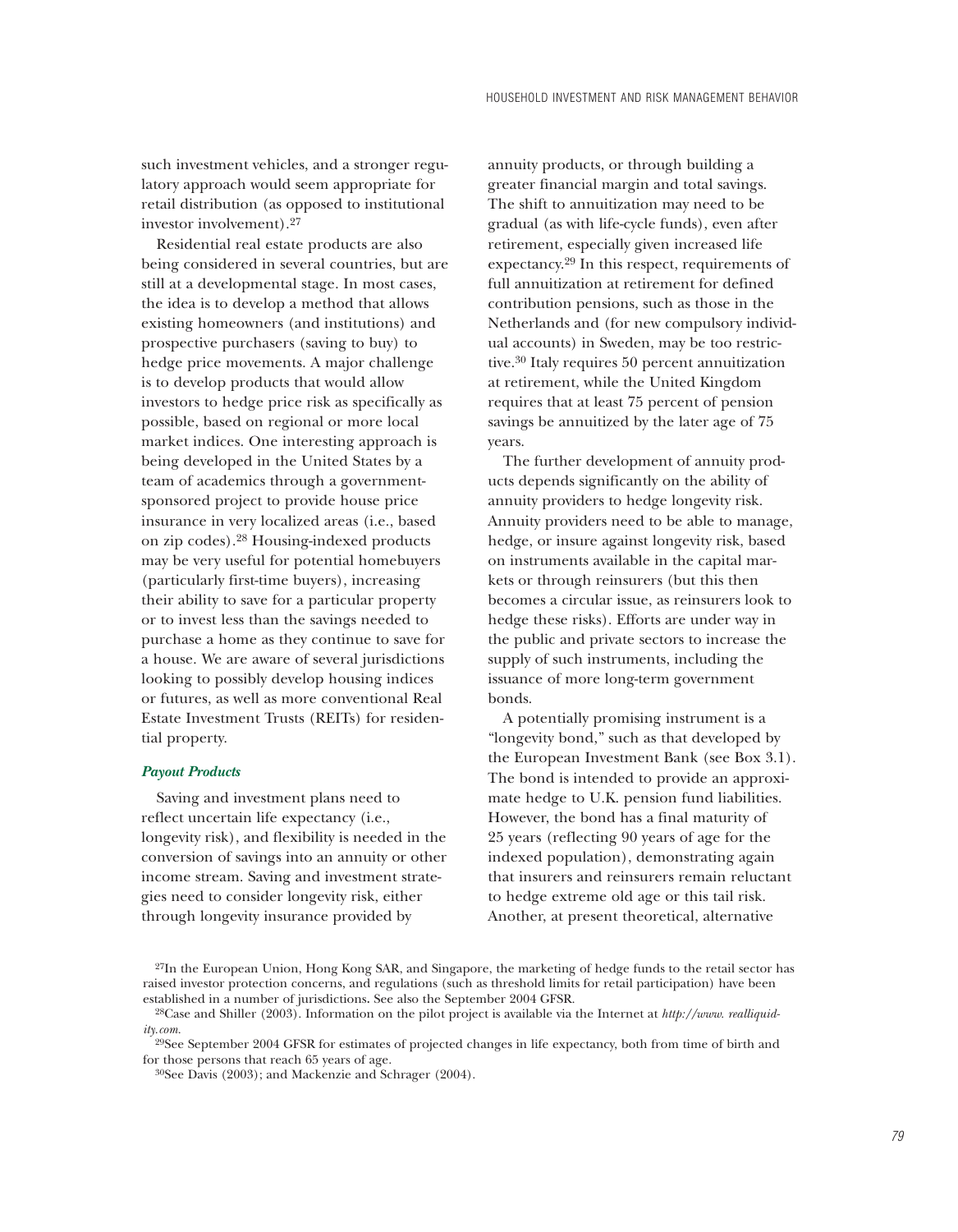### **Box 3.1. Longevity Bonds**

The European Investment Bank (EIB), working with others and at the suggestion of the European Parliament, sought to create a capital markets instrument to help pension funds address the challenges of aging populations. The bond provides a long-term, tradable instrument that hedges longevity risk by scaling payouts according to future longevity. The United Kingdom is a logical market in which to initiate this product, since the U.K. authorities require that at least 75 percent of defined contribution or personal pensions be annuitized by age 75, and there are relatively few U.K. annuity providers.

Although the EIB is the issuer of the bond, the ultimate recipient of the longevity risk embedded in the bond is PartnerRe. The EIB will undertake a swap with BNP Paribas, with EIB receiving floating-rate sterling funding. In turn, BNP Paribas will reinsure the longevity risk with PartnerRe, leaving BNP Paribas with interest rate exposure, and PartnerRe insuring the longevity risk.

As currently structured and proposed, the bond will have a 25-year maturity, and will make annual payments related to an index, representing the number of men in England and Wales

who were 65 years old at the time of the bond's issue, and who are living at each payment date. Payments on the bond will decline over its life depending on the longevity of the indexed pool (from about 9 percent to below 3 percent of the bond's initial market value, based on current actuarial estimates). There will be no separate interest or principal payments in addition to these indexed payments.

Such a bond may expand reinsurance capital available for annuity products. The risks involved in instruments based on wide population groups, such as that defined by the EIB bond, are easier for insurers to measure and manage than the risks related to specific populations of an individual pension fund or group of annuity beneficiaries that bilateral insurance deals typically involve. As such, insurers may be prepared to commit larger amounts of capital to the annuity and longevity markets.

The scope for further bond issues of this type remains uncertain at this stage, with the most significant constraints on future issuance likely to be the capacity of insurers and reinsurers to take on longevity risk, and investors' ability to price and willingness to purchase these securities.

may be the development of "macro-swaps" through which, for example, the pension fund and health care industries may swap their complementary exposures to longevity.

Some observers have noted that the only practical insurer or reinsurer of extreme old age risk may be governments. Some authorities have expressed a willingness to consider the issuance or support of longevity bonds. The Governor of the Bank of England urged the study of this possibility, given the limited availability of private longevity risk insurance in the United Kingdom, and suggested the government may have a role in sharing this risk across generations, including possibly through the issuance of longevity bonds (King, 2004). The U.K. Government said that, while it did not envisage issuing longevity bonds in 2005–06, it may revisit the subject at a later stage, and has been seeking comment from the market (U.K. Debt Management Office, 2004). Meanwhile, the French social security refinancing agency, Caisse d'Amortissement de la Dette Sociale, has expressed possible interest in issuing a bond based on French longevity.

#### *Liability Management Tools*

Financial advisers have noted that many households appear to manage their liabilities better than their long-term savings or investment plans. The home mortgage is the largest liability for most households, and servicing it is often their largest regular expendi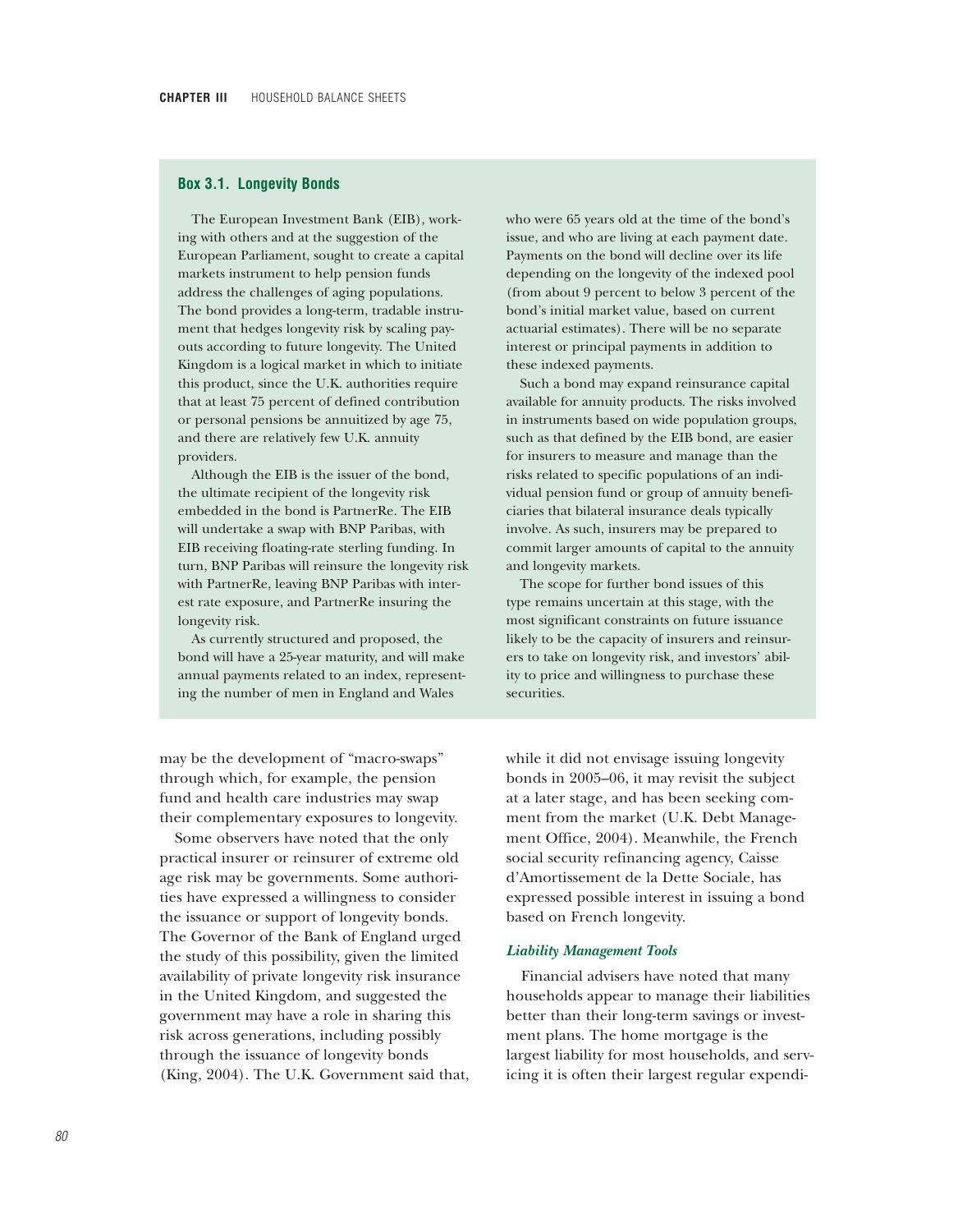ture.31 Therefore, households appear to give greater consideration to liability management. In many markets, flexible refinancing practices and a fairly wide range of mortgage products have enhanced the ability of borrowers to manage their mortgage debt, adjust interest rate risk, and extract equity from home values.

Danish, U.S., and U.K. households have a significant degree of flexibility in managing their mortgage liabilities. The Danish and U.S. mortgage markets accommodate household demand for a fixed-rate, prepayable product through quite different institutional arrangements.32 More importantly, both markets facilitate the issuance of mortgagebacked securities, allowing greater flexibility in funding and risk management, and thereby increase market capacity and product variety. The structure of the U.K. mortgage market shares many similarities with the U.S. market, and is also relatively flexible in accommodating different household preferences for repayment structures and the setting of interest rates.

## *Prepayment, Refinancing, and Equity Withdrawal*

The commoditization of mortgage loans in Denmark provides a range of options for households to manage mortgage liabilities. For instance, Danish households have the possibility, aside from exercising their prepayment option, to buy mortgage bonds in the secondary market and to deliver them to the mortgage originator to net against their loan and reduce principal. Furthermore, the seller of a house can transfer the existing debt on the purchased property to the new owner.

In the United States, the ability of lenders and households to customize mortgage products also provides a wide range of options for managing liabilities. In addition, the deregulated market structure in the United States has led to the creation of a wide range of mortgage products with different risk characteristics, and the various stages of mortgage lending are unbundled and often conducted by different entities.

In the United Kingdom, the "Miles Review" recommended a variety of initiatives to improve the U.K. mortgage market, including the development of a longer-term fixed-rate market (Miles, 2004). The Review identified several barriers to broader and more efficient market activity, including (1) lack of access for existing customers to a lender's new mortgage products, and (2) lack of awareness of comparative information on alternative products and interest rate options. As a means to provide greater prepayment flexibility, the Review also encouraged the government to consider issuing options to provide lenders with a tool to hedge prepayments. In addition, the Review identified several obstacles to costeffective funding of longer-term fixed-rate mortgages. These included the lack of covered bond legislation, possible higher regulatory capital weightings for fixed-rate than variable-rate mortgages, and legislative limits on the proportion of wholesale funding for building societies.

In some countries, home equity withdrawal has provided added flexibility for households. The U.S., Dutch, and U.K. markets have witnessed the development of home equity credit lines and reverse mortgages, offering households additional flexibility in converting part

<sup>31</sup>Other liabilities, including credit card debt, comprise a relatively small share of total household liabilities. However, increased flexibility in global credit markets has helped spur growth in these categories, especially in households in the lower-income groups.

<sup>&</sup>lt;sup>32</sup>The Danish mortgage market has a relatively tight regulatory framework, intended to protect borrowers. Up to the 1990s, this had resulted in a very high level of standardization, but since then innovations in funding instruments have made available a wider range of loans to borrowers. By contrast, U.S. lenders accommodate a large variety of mortgage bond investors, while providing flexible products to borrowers. See Mercer Oliver Wyman (2003).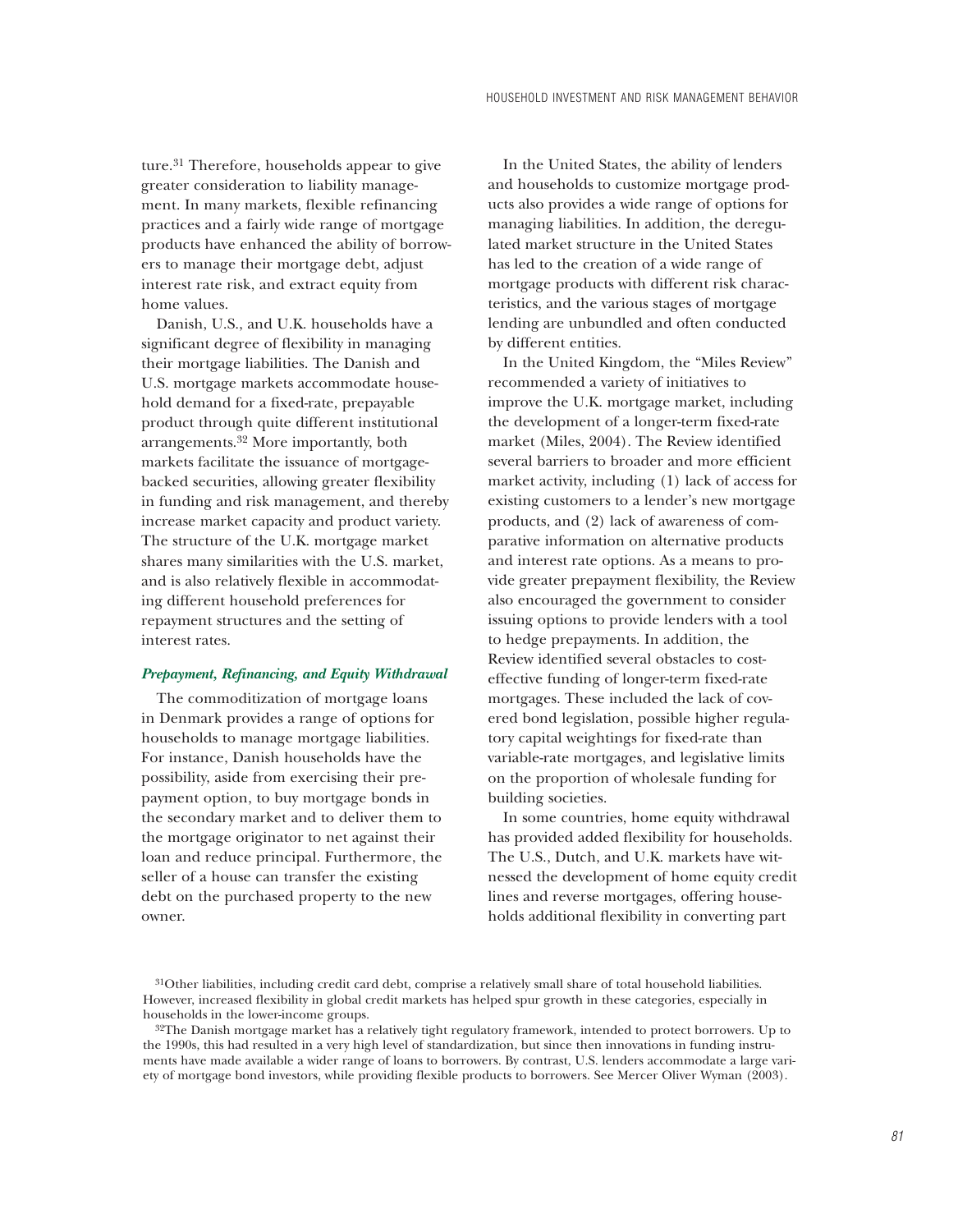of their home equity into cash. Home equity lines of credit are a form of revolving credit in which the borrower's home serves as collateral. Reverse mortgages (or home equity conversion mortgages) target older homeowners and offer a variety of cash flow profiles. Payments to households are structured similar to an annuity, and require no repayment as long as the borrower uses the home as his or her principal residence. However, the use of reverse mortgages to date has been relatively limited, partly due to higher fee structures. For the lender, such products contain risks similar to an annuity, combined with risks related to preserving the value of the house and eventually selling the property (i.e., price movements and liquidity).

#### *Broader Liability Management Tools*

The prospect for new and larger household obligations resulting from reduced pension and other benefits may trigger the development of new markets. As noted, a key challenge for household financial management will be the ability to manage new and potentially significant obligations (e.g., health and long-term care, and pension-related risks) that were previously provided for by other sectors (e.g., the state or corporate plans). As these risks become better understood and their magnitude is better measured, households will likely seek new products and risk management tools to help them manage such exposures. Interestingly, it is the measurement, management, and monitoring of many of these risks that has increased the flow of risks to households and changed their risk profile. As such, if public and private sector efforts to help households manage these obligations more directly do not meet their needs, policymakers will continue to be confronted with these significant issues.

# **Need to Communicate, Educate, and Facilitate Advice**

The long-term financial obligations and risks that households will need to manage are becoming larger and more complex. Developing and executing long-term saving and investment plans are skills that many individuals may find very difficult without expert advice and assistance. Saving for retirement is a longterm exercise for households, with a payoff that is apparent only much later, and therefore carries the risk that individuals may make significant and systematic errors over time. Furthermore, the experiences of previous generations may not provide a reliable guide, given changing benefit and pension structures, as well as available financial instruments.

There is a need for more communication by authorities of the challenges ahead, and for greater financial education for most individuals. As noted earlier, household financial behavior suggests that large numbers of individuals do not currently take a comprehensive approach to financial management, are often slow to act, and underestimate the level of savings required and the obligations and risks that they need to address in order to reach the living standards they currently expect at retirement. Surveys of households frequently show a substantial lack of knowledge about their own arrangements for retirement savings.33 A recent study on financial literacy in France also indicated that a majority of households consider themselves ill-equipped to choose a particular investment strategy, and do not compare investment products offered by different institutions (although they do so for other financial products, such as loans), often depending on their principal banking relationship for advice (Autorité des Marchés Financiers, 2004).

<sup>33</sup>For example, 65 percent of Dutch households are unable to provide an estimate of their pension income upon retirement (De Nederlandsche Bank, 2004). In the United Kingdom, 44 percent of the population reported a basic knowledge of pensions in 2004, down from 53 percent in 2000 (U.K. Pensions Commission Report, 2004). In the United States, 47 percent of workers who have not saved at all still report themselves as confident that they will have enough money for retirement (Helman and Paladíno, 2004).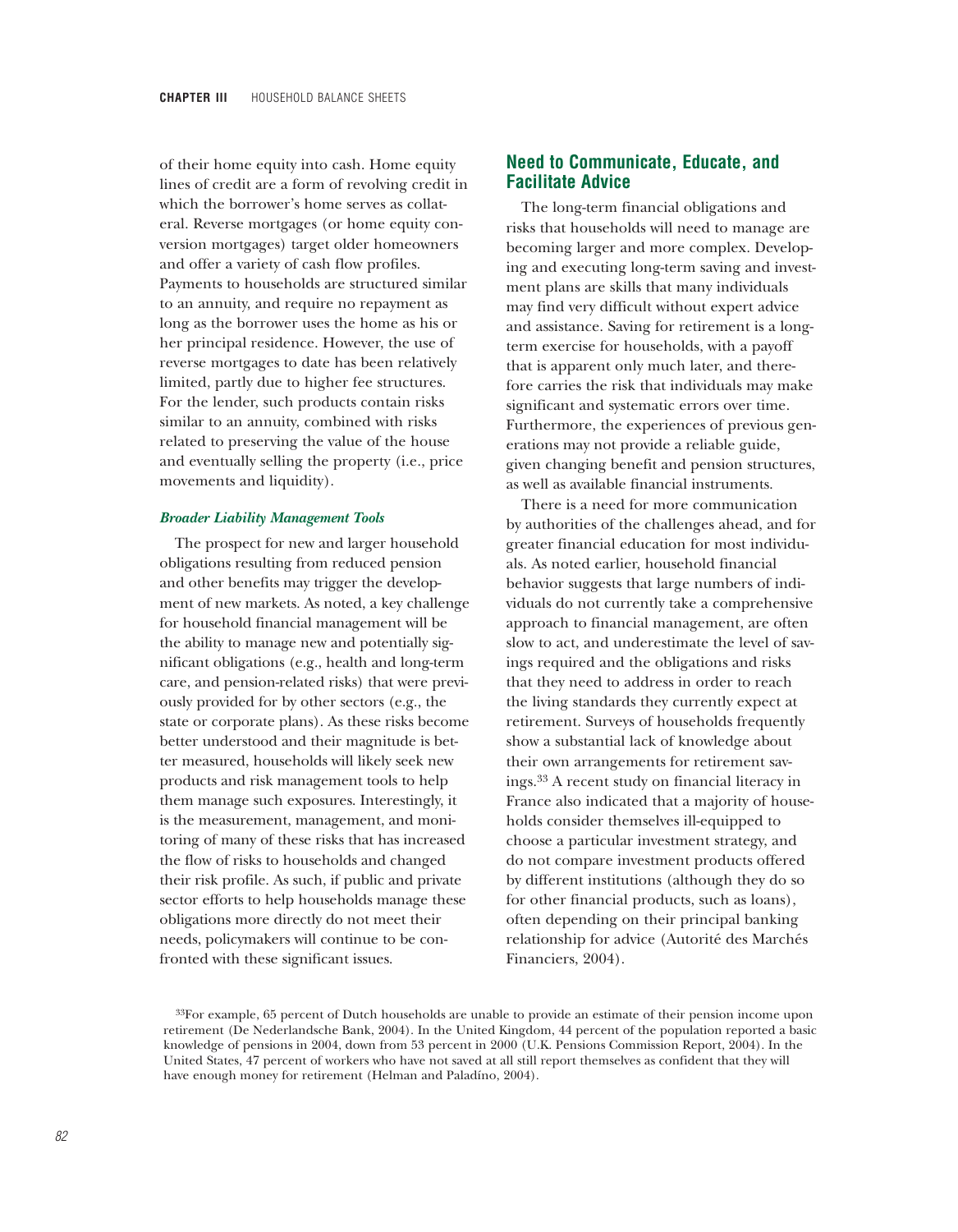Communication and education proposals require different strategies to reach different population groups and levels of sophistication. For instance, basic financial information may be provided in schools to children and young adults to create financial awareness from an early age. The need for long-term planning of retirement savings and related strategies may be particularly important for those at the beginning of their careers, and for persons approaching middle age. As individuals reach the latter half of their working lives, the focus may need to change, with a greater consideration of payout strategies (including health care and intergenerational issues).34

#### **Communication**

In many countries, authorities have made significant efforts to raise public awareness, but more is likely needed. Ongoing reforms to reduce the role of the state in providing pension and other benefits generally have been accompanied by actions aimed at informing households about the implications of such reforms (the same has been true, with varying degrees of success, of individual corporate pension reforms).35 However, the public debate and awareness of these implications is often still nascent, pointing to the need for further initiatives.

Authorities in the United Kingdom have been particularly active in communicating to

the public about these challenges. The U.K. Pensions Commission Report (2004) reviewed the adequacy of private pension saving and advice on policy changes, and warned that "pensioners will become poorer relative to the rest of society" unless taxes or social security contributions devoted to pensions rise, individuals save more, or employees accept longer working lives.36 The Report has attracted wide publicity in the media, and has intensified the debate on retirement and pensions in the United Kingdom.

In continental Europe, reforms of public pension systems have typically been accompanied by government efforts to inform households about the impact of such reforms. In Sweden, a broad information campaign accompanied the introduction of the new public pension system, and subsequent surveys have shown that the share of participants who say they do not understand the system has fallen from about 30 percent in 1998 to 13 percent in 2003 (see Sundén, 2004). In France, the government will implement by 2006 a new strategy designed to make available general information on retirement savings (free publications, a "hotline," and a website), as well as more personalized information in the form of comprehensive simulations of future individual benefits.37

In the United States, the administration has recently begun discussions on its proposal to create personal retirement accounts, as part of a broader reform of the social security system.

34In the United States, for instance, 60 percent of workers aged 45–54, and 42 percent aged 55 or above, have given little or no thought to how to manage their money in retirement so as to not outlive their savings (i.e., longevity risk), and 76 percent of 45–54 year olds, and 61 percent of over–55-year-olds have given little or no thought to how to pay for long-term care or home health care costs. See Helman and Paladíno (2004).

35See IMF (2004a). When employees were asked what benefits they valued most, the vast majority of respondents expressed much more concern about health care and medical benefits (and a strong desire to retain such programs), relative to pension benefits.

36See U.K. Pensions Commission Report (2004). Two other prominent reports in the United Kingdom are the Sandler review of the U.K. market for medium- and long-term savings, and the Miles Report on the U.K. mortgage market. An overarching theme of these reports is a consideration of the appropriate structure and design of financial markets and products, in particular to provide individuals with the relevant information for them to take more control of, and responsibility for, their own financial affairs.

 $37$ See France, Ministère des Affaires Sociales (2003). Information on the provision of information to beneficiaries on their statutory pension rights across EU countries is available in the Report by the European Commission, Directorate-General for Employment and Social Affairs (2003).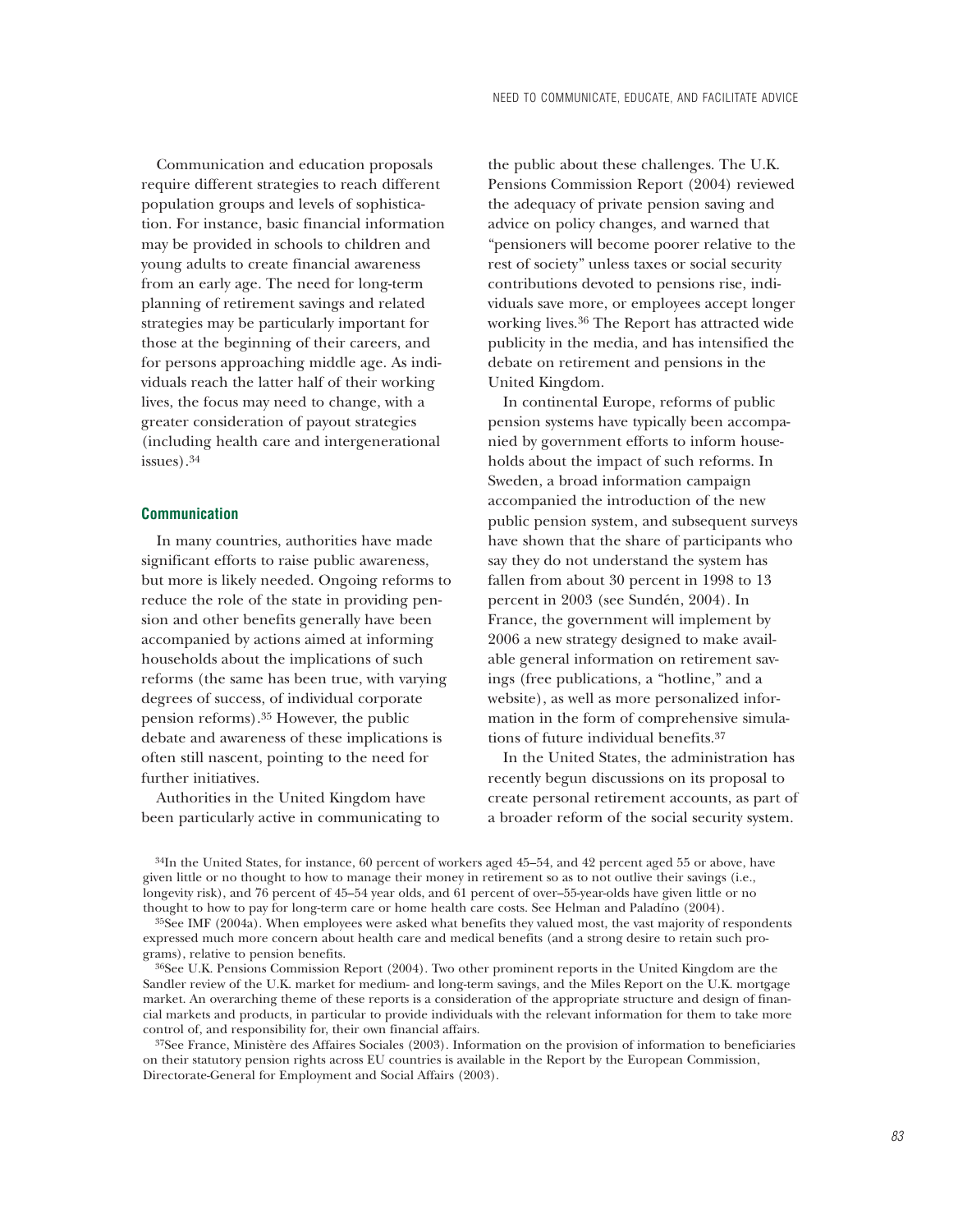This has already stimulated a broad debate about the balance between public and private funding of retirement savings, the distribution of the funding burden between generations, and the desirability of individuals having the option to invest and manage a portion of their social security account.

In Japan, the Central Council for Financial Services Information (CCFSI) is charged with communicating information about financial services, and coordinates its activities with the Bank of Japan (BOJ) and the Financial Services Agency (FSA). The CCFSI and BOJ also aim to communicate to the public the importance of topics such as deposit insurance and public pension reform. The CCFSI has used the BOJ's branch networks to conduct seminars on financial planning, the availability of new financial instruments, and risk management.

## **Education**

Clearly, households remain responsible for their investment decisions. The main duty of the public sector, in turn, is to provide good regulation and supervision of the financial sector. In light of these two observations, financial education becomes all the more important to help the household sector to adequately manage their financial affairs. Governments should coordinate with the private sector in promoting such financial education.

Even though financial information may be plentiful and accessible, households often make limited use of such information. It is widely recognized by regulators, asset managers, and consumer groups that few retail investors make use of the detailed information that mutual fund sponsors are required

to provide on the products they distribute.38 In the United States, research shows that increased disclosure of financial information to consumers does not necessarily result in improved financial management in areas such as mortgages and investment—an issue increasingly explored within behavioral economics and finance (U.S. Board of Governors of the Federal Reserve System, 2002). This confirms that mere information, while important, cannot act as a substitute for greater household understanding and education.

While financial education shortcomings are not new, they become more important as households are expected to manage more directly their financial affairs. Surveys often indicate poor consumer familiarity with even basic financial issues, such as the calculation of simple interest returns.39 Basic education in household finance and financial management historically has not been provided in schools and colleges in most countries. Moreover, in our increasingly busy lives, many adults lack the time or motivation to educate or update themselves on these issues. Alternatively, if households broadly appear unable to manage these new challenges, governments may come under growing public pressure to intervene in support of the household sector, for example, in the form of re-regulation of certain products or services, or in order to deal with waves of litigation.

Financial education seems particularly important with regard to the management of long-term savings (Häusler, 2005). Experts generally agree that the challenges for financial education (and households) are more daunting with respect to long-term savings and investment planning than with regard to debt management. The uncertainty over

<sup>38</sup>In our discussions with market practitioners, such behavior was frequently attributed to the complexity and length of this disclosure (i.e., disclosure, rather than transparency), which was attributed in part to the belief that, in some jurisdictions, such disclosure may be driven largely by legal considerations.

<sup>39</sup>In the United Kingdom, a survey found that only 30 percent of respondents could correctly calculate simple interest returns. See Institute of Financial Services (2004); and Financial Services Authority (2001).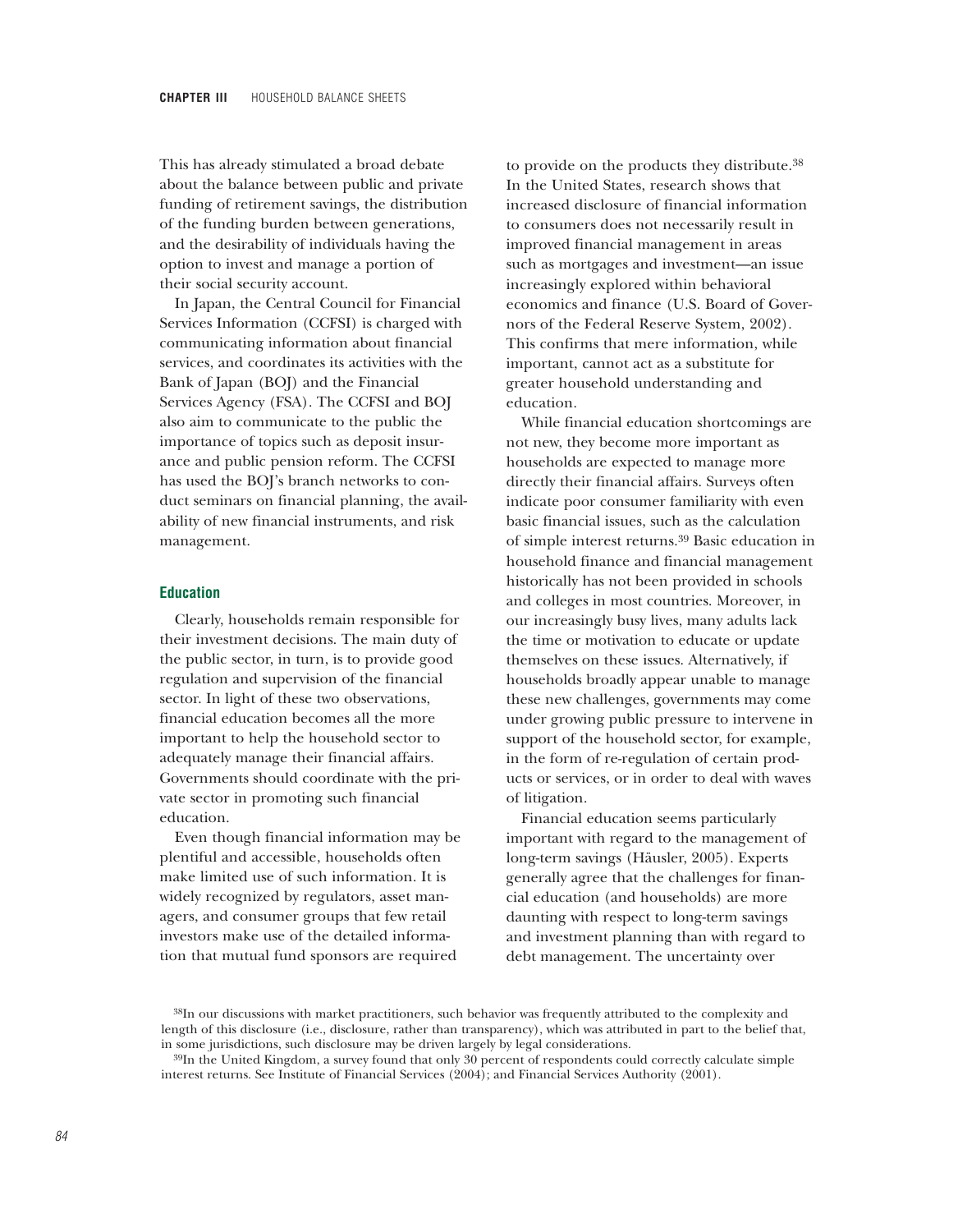returns (including the need to monitor, reevaluate, and possibly make adjustments to savings strategies), and the complexity and variety of products available are typically greater for savings and investment products than for debt products (e.g., mortgages). In addition, decisions about how much to save, investment and asset allocation strategies, and how to structure payouts during retirement are considered very difficult for most households. Accordingly, the purpose of financial education should not be to define a single approach to savings and investment (which may bring its own risks and moral hazards), but rather to equip individuals to ask informed questions and to understand the potential outcomes of their financial decisions.

There is evidence that financial education results in better financial decision-making practices, but challenges remain in identifying the most effective means to deliver educational services. In the United States, evidence has been found that financial education programs have a material impact on financial behavior (Helman and Paladíno, 2004; and Lusardi, 2004). However, there is a need to better define and coordinate strategies to strengthen financial education.40 In particular, there may be different objectives and strategies with respect to (1) the focus of financial education programs (e.g., between topics, such as home ownership, savings accumulation, or debt reduction; and between target audiences), and (2) their delivery channels (e.g., between public and private providers, and between different media). There may also be a need to better coordinate efforts to strengthen financial education, and to evaluate the effectiveness of existing efforts. The OECD has established a Financial Education Project to develop an inventory of education programs and to report on the current state of financial literacy in member countries. The

report is expected to include a list of good practices for financial education programs (OECD, 2004).

In the United States, the Treasury in 2002 established an Office of Financial Education. This office works to coordinate the financial education efforts of other federal bodies, and more generally identifies and promotes access to financial education tools and effective education practices by a wide variety of institutions, including state, private sector, and nonprofit bodies. In France, a working group, involving representatives from the public and private sectors, was recently established by the government to (1) evaluate the financial literacy of households and existing financial education initiatives, and (2) design and implement a consistent action plan in this area. In Japan, the FSA has encouraged financial education in schools by helping to develop textbooks and other classroom materials. However, despite these efforts, the amount of public resources devoted to financial education remains quite limited (e.g., some practitioners noted that public and private spending in this area was very small relative to private sector financial advertising expenditure), and may be best leveraged through partnerships with the private sector.

The United Kingdom provides an example of coordinated initiatives to raise financial education standards in a variety of areas. In the United Kingdom, the FSA is expected to play a key coordinating role, and it has set up working groups, involving public and private sector participants, to develop proposals on improving financial capabilities across the full range of consumers' life stages and financial decisions: schools, young adults, the workplace, families, retirement, borrowing, and "generic" advice (i.e., advice that helps consumers consider how to plan finances, but does not recommend specific prod-

<sup>40</sup>See University of Pennsylvania (2004).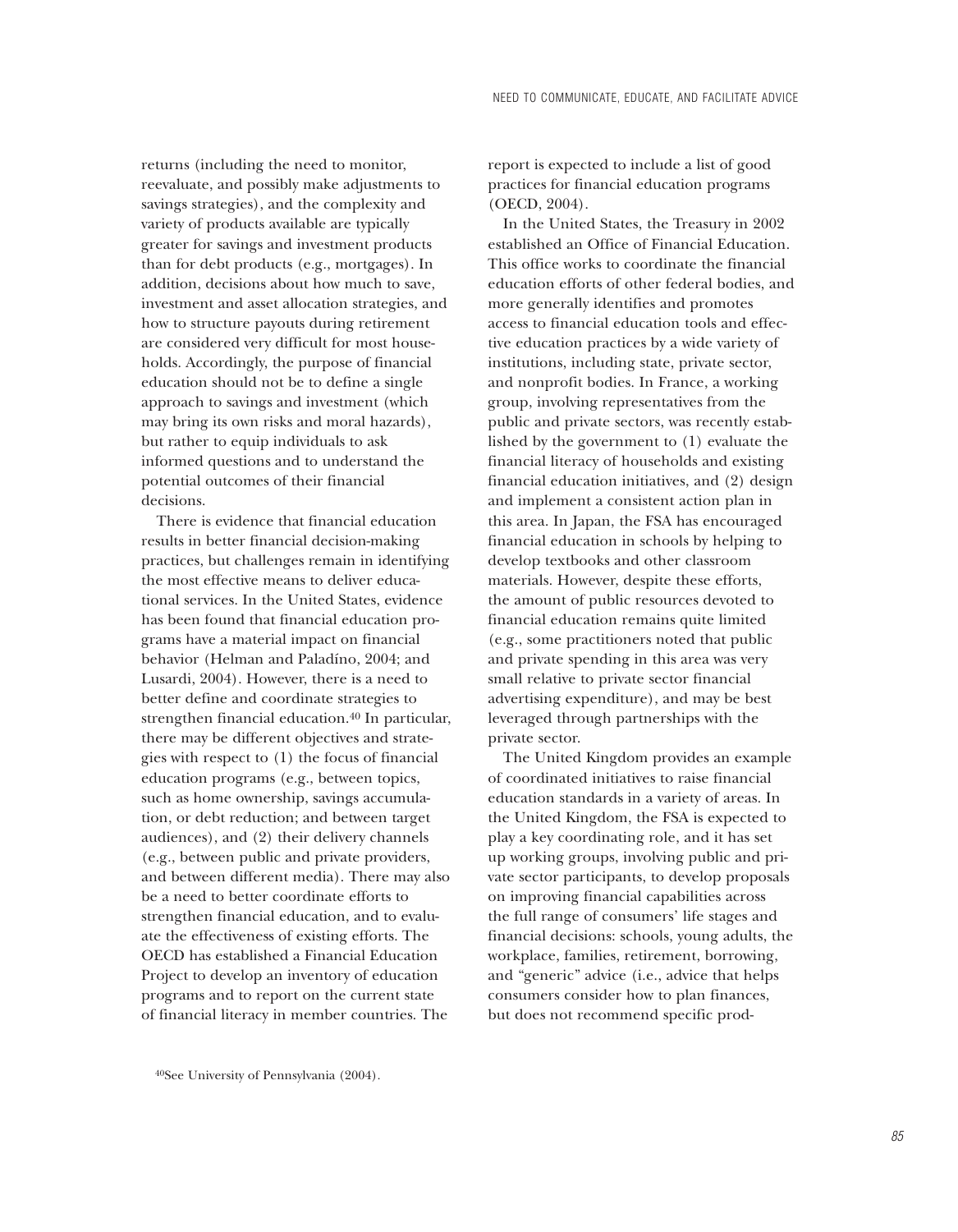ucts).41 The FSA also recently imposed standardized disclosure by mortgage providers of certain key facts and risks regarding mortgage borrowing, intended to complement those already required for savings products. In the United States, the Financial Literacy and Education Commission, composed of the heads of a number of federal bodies, has been established, and in August 2004 it requested public comment on the most important issues a national strategy should address, how existing resources might be employed, and how the issues may best be addressed (GPO, 2004).

The private sector, including employers, may have an important role to play within these coordinated efforts. Existing examples give an indication of the range of roles the private sector can play. In Japan, investor education is often done by banks, which take advantage of their strong relationship with depositors, and have used their branch offices to conduct seminars about new products. In the United States, many employers have supported seminars to help employees evaluate their financial needs and their investment options (and there is evidence that such seminars have a material impact on employee participation in  $401(k)$  plans).<sup>42</sup>

#### **Financial Advice**

The finance industry and private sector firms are best placed to provide advice on saving and investment products and strategies. The provision of quality financial advice should progress with that of financial education. Once individuals are better equipped to ask informed questions and understand their needs, market forces may be expected to develop more financial management tools and products for households. A number of

financial institutions have already started to improve the way they operate in relation to households, realizing that it is also in their interest to help households better manage financial risks, and to provide sound advice on financial decisions and their implications.

However, there appears very little willingness on the part of households to pay for independent financial advice. To date, financial firms offering a choice between fee-based and commission-based advice have reported overwhelming consumer preference for the commission-based option. As such, financial advice (whether provided by financial intermediaries or independent advisers) is often commission or transaction based and, therefore, risks being focused on selling financial products, rather than advice. For example, we were frequently told by market participants that very often the best advice for a retail client is to reduce debt levels; however, they added, too often such advice is not given or strongly encouraged because "no one gets paid to tell a client to pay down debt."

There may be a need to strengthen the incentives for financial advisers to better support the needs of households. A relatively simple and stable tax and regulatory regime may encourage advisers to develop more tools and to provide long-term planning advice. Minimum educational standards for advisers themselves may need to be reviewed and strengthened. Several market participants spoke of practices where financial advisers have been historically paid by their employers to maximize the volume of sales, or how firms, when evaluating why customers have left their institution, frequently found client portfolios were full of "fashionable" investment products or (worse still) the "last five product launches" by the adviser's employer. Another improvement in this area may be to make commis-

<sup>41</sup>The FSA emphasizes that it sees itself as coordinating these exercises and setting standards for disclosure,

rather than seeking to directly educate or, even more importantly, to advise households or individuals. 42See Kim, Kratzer, and Leech (2001); and Thaler and Benartzi (2001). In the United States, commercial banks

also provide financial education (Consumer Bankers Association, 2004).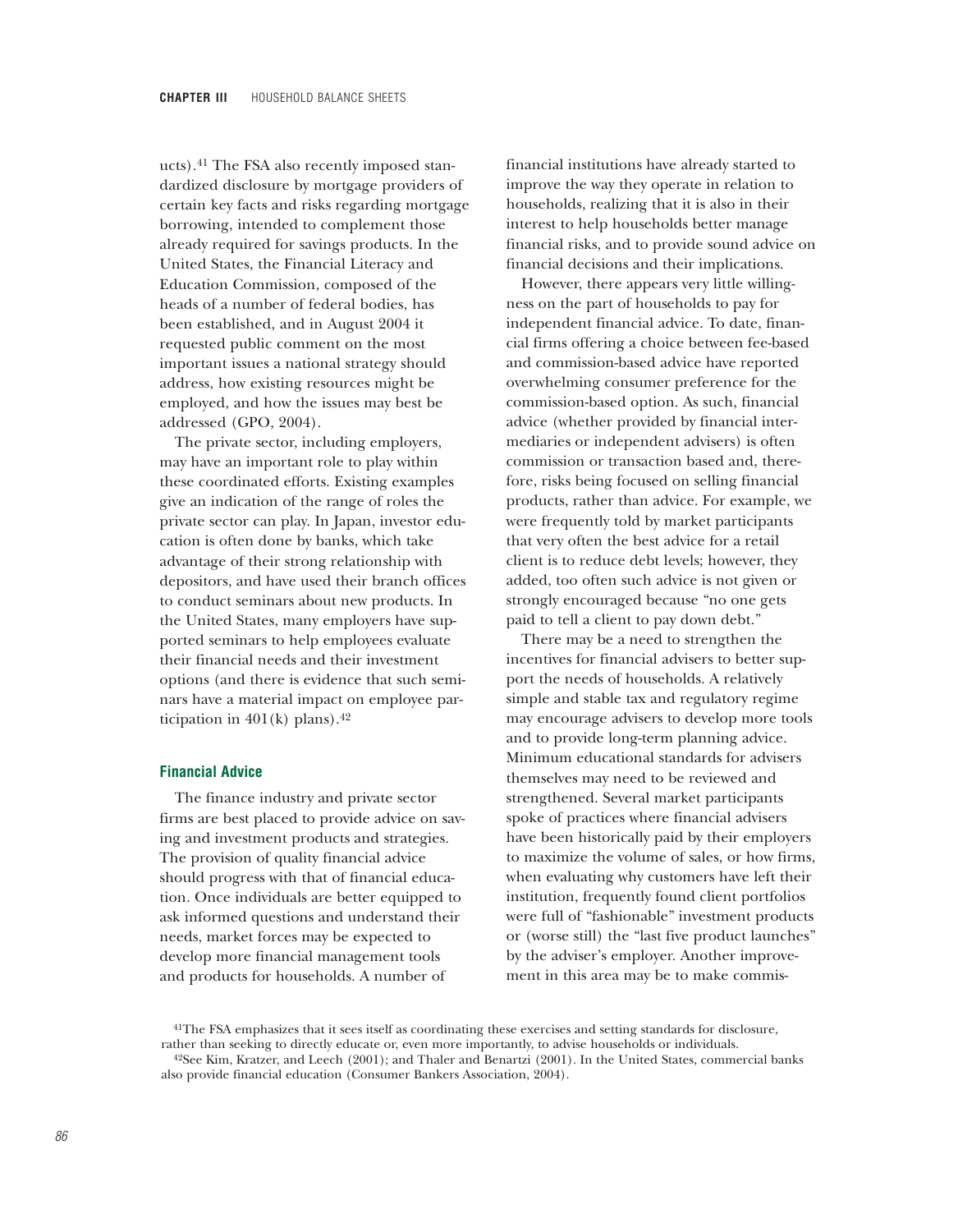sions and fees more transparent. The U.K. FSA is doing this through new regulations (to be phased in by June 1, 2005), requiring advisers to provide a standardized "menu," including the costs of advice, whether provided by fees, commissions, or both.

Improving financial education is a process that will ultimately take decades to achieve, but public awareness can be increased now. All the public and private sector practitioners whom we met agreed that financial education should begin in school, and as such will filter through the population with time. But many of the current initiatives are aimed at raising broad public awareness of households' increasing need to take responsibility for their finances (e.g., U.K. Pensions Commission), and ensuring that information is provided to better enable households to understand and compare products. By raising communication and education standards in this way, a better educated consumer, capable of asking informed questions and making more informed choices, should emerge.

# **Concluding Observations**

Households, as the shareholders of the financial system, have always been exposed to various financial and other risks. Therefore, while changes in risk management practices by institutions, often driven by regulatory and accounting standards, may not change the aggregate risk to which households are exposed in the long term, such changes frequently alter the flow of risks, and lead to changes in the risk profile of the household sector (including between different income and age groups). This final installment of our series on risk transfer has assessed the changing risk profile of the household sector, and discussed some of the associated new challenges for household investment and risk management.

Efforts to improve the collection, timeliness, and comparability of data for the household sector should be encouraged. Our review of

households has been based on available data at the aggregate and household levels. In a number of countries, it was difficult to obtain a consistent set of data for both financial and nonfinancial balance sheet items over an extended period of time. Even among countries with relatively better aggregate data, timely panel data covering households of different age and income groups is limited. As the responsibility to manage more financial risks is being shifted to households, it is increasingly important for policymakers to accurately gauge the impact of various reforms on the household sector.

As we analyzed household balance sheets for selected industrial countries, we observed various differences and trends in household exposure to market and other risks:

- *Net worth* has grown significantly relative to income in most industrialized countries during the last two or three decades, boosted in particular by capital gains on market-based assets from robust financial and real estate markets. However, planned reforms of public and private benefits mean that households will have more responsibility in managing their financial affairs, including their retirement and health care needs. Therefore, their financial position may need to be reassessed in light of these likely developments.
- In some countries, households have managed to reduce balance sheet or *net worth volatility* over the long run, despite relatively large holdings of market assets. This appears to be the case in the United States, where household balance sheets appear to have benefited from a relatively well-diversified financial portfolio. In some countries, however, a reduction in volatility from holding a diversified portfolio of market assets has been limited by events that increased the correlation between asset classes.
- Household *financial assets* over the last several decades have shifted away from bank and savings deposits to more marketsensitive assets in most countries. In part,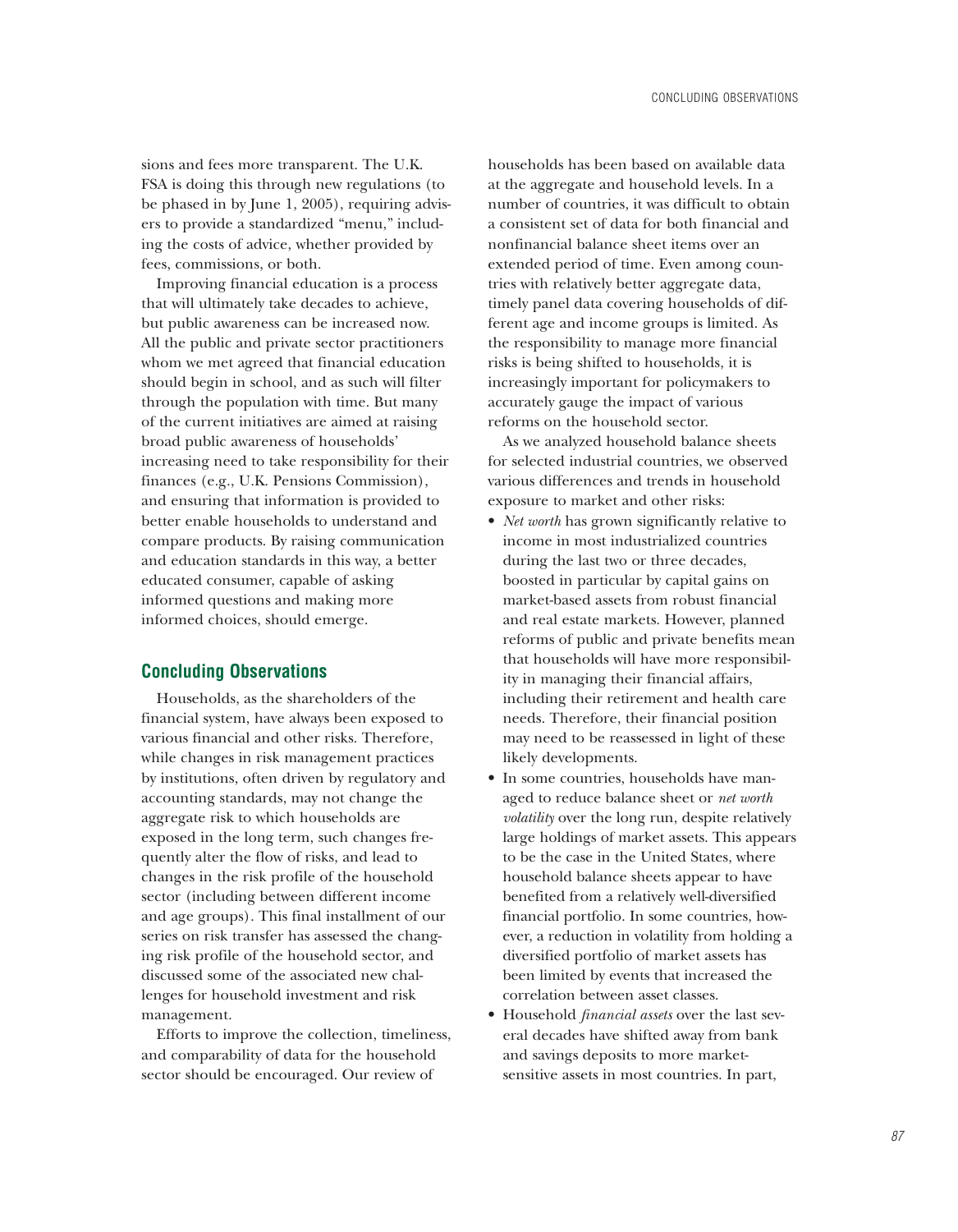such shifts were encouraged by equity market developments during the 1990s, and (more recently, particularly in Europe) the popularity of structured products, which may reflect institutional arrangements, and other national or regional market characteristics.

- *Housing* is the single largest asset for most households, yet real estate is a relatively less liquid asset class, with the degree of liquidity varying substantially across different countries. Interestingly, households in aggregate appear to better manage mortgage liabilities than long-term savings and investments, particularly in countries with relatively more flexible mortgage markets. While housing has always contributed to some extent to households' longer-term savings needs, there are risks in relying too heavily on such investments for retirement income. In this regard, steps to create more flexible mortgage markets should be encouraged, including the development of flexible mortgage-backed securities and derivatives markets.
- Trends in public and private *pension reform* are changing the financial positions and risk profiles of households in a number of ways. Such reforms have brought benefits and reduced some risks, but at the same time increased other risks. In particular, changes in public and private pension schemes globally have tended to increase the direct exposure of households to investment and market risks, and, more challenging, longevity risks.
- In addition to pension reform, prospective changes in *public and private benefits* (such as health care and long-term care) can be expected to devolve more responsibility to households to manage such financial implications. In order to better assess the impact of necessary reforms on the household sector, policymakers may look to develop broader, more forward-looking measures of household wealth. For example, they may try to define an appropriate financial mar-

gin measure (for income and/or savings levels) that would help to evaluate households' financial and savings cushions relative to anticipated future obligations.

Households may require new instruments to meet their saving and investment needs. Attracting savings is a key first step, and although many financial institutions are supplying households with more sophisticated analytic tools to assess their saving strategies, as well as asset allocations, more needs to be done in many countries to reach a wider range of households and to address their broader needs. However, encouraging longterm savings and investment behavior also requires consistent government policies, including relatively stable tax policies to encourage long-term strategies. To help households (and institutions) manage longerterm investments and obligations, and to facilitate the supply of annuity products, we again encourage governments to consider the issuance of long-dated, as well as index-linked, bonds to help address these longer-term and inflation-sensitive investment needs. Finally, given the relatively large concentration of housing assets in household net worth figures in many countries, some additional impetus for reverse mortgages or similar equity release products (including further analysis of the factors holding back the development of such products) may help households to more easily realize such long-term savings and to make more resources available for retirement and related obligations.

A crucial element of household saving and investment plans is the uncertainty of life expectancy, and the ability to convert longterm savings into a dependable income stream. However, annuity providers are already facing capacity constraints in some countries, related in part to their inability to hedge the longevity risks inherent in these products. A promising development is the pending issuance of longevity bonds by the European Investment Bank. More generally, governments may also consider, within their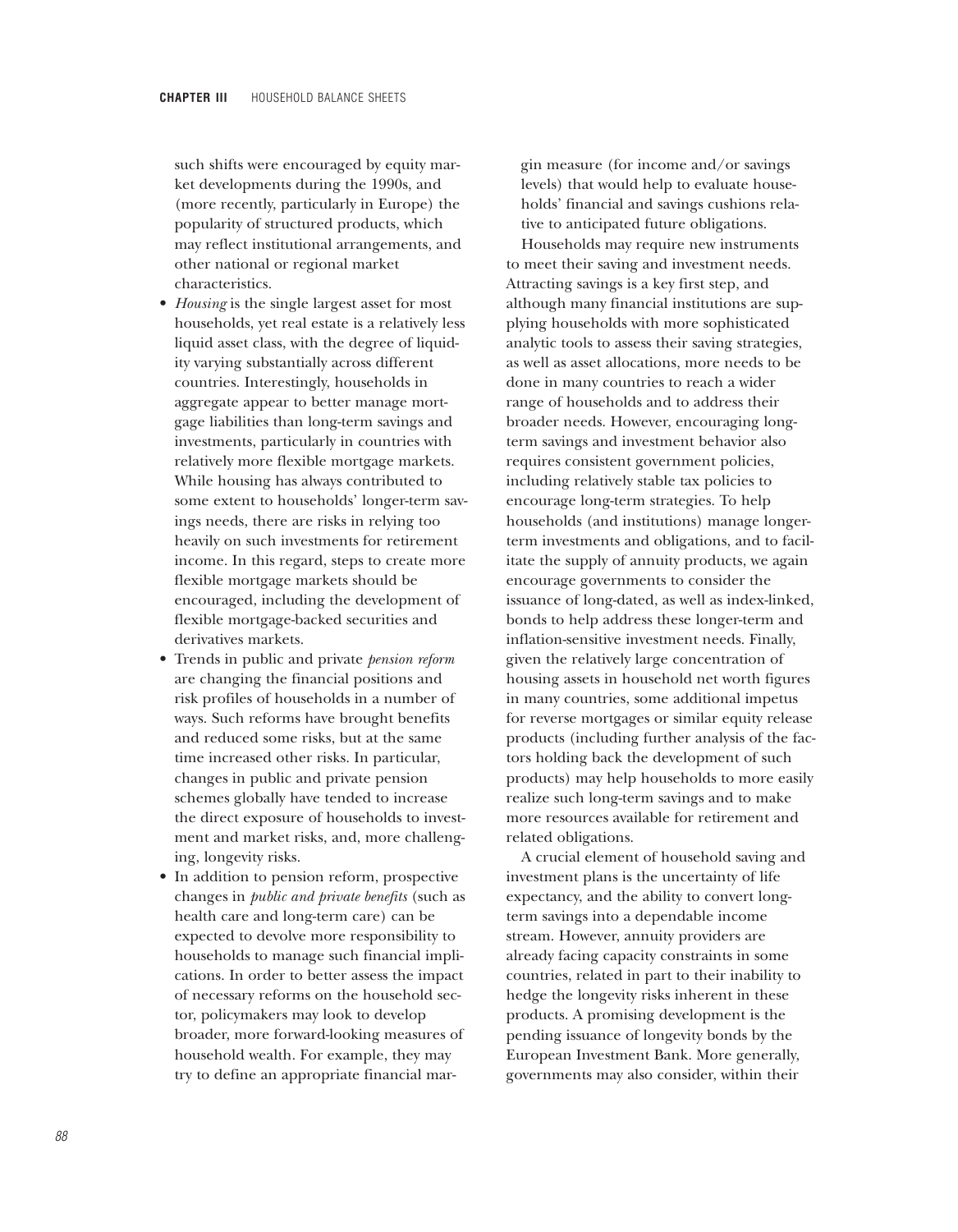occasional role as insurer of last resort, the possible assumption of extreme old age risk (i.e., an important and costly tail risk for insurers). Indeed, such a role is already recognized in other areas where the costs or risks are deemed too great or undiversifiable for the market to effectively insure. For example, as part of the broader market for catastrophe risk, government or quasi-public bodies currently participate as insurers or reinsurers of earthquake and hurricane risks in California, Florida, Japan, Taiwan Province of China, and elsewhere (often utilizing private institutions and the capital markets to share or hedge these risks).

Governments may be well positioned to take the lead in communicating to households about their retirement challenges. Even though governments bear no responsibility for households' investment decisions, governments should coordinate with the private sector to provide financial education. In every country reviewed in our study, households appear to require more basic education about the risks and alternatives available for their financial and balance sheet management challenges. More can be done to ensure that households understand and have the basic skills and tools to manage additional and new risks. Governments and private industry have comparative advantages in addressing the different aspects necessary to educate and assist households (e.g., access to particular groups of workers, alternative channels of communication and education tools, and product and market expertise).

The incentives for financial advisers to provide long-term, impartial advice to households may need to be reexamined. The unwillingness of most individuals to pay for independent financial advice is a significant hindrance to the development of a broader advisory market. As such, there may be a need to strengthen the incentives for financial advisers to better support the needs of households, including through a relatively simple and stable tax and regulatory regime that may

encourage advisers to develop more tools and to provide long-term planning advice, combined with greater public education of the benefits of such advice and planning.

We believe it is important for policymakers to consider how policies aimed at improving financial stability are likely to influence the flow of financial risk through the financial system, and in particular the risk profile of households. During the last 20 years or so, policymakers and standard setters in many industrialized countries have successfully implemented policies designed to improve the resiliency and stability of systemically important institutions, such as banks. To differing degrees, similar policies have been or are being designed to do the same with regard to insurers and, more importantly, to public and private pension systems. In numerous countries, in response to many of the public and private actions to de-risk banks, insurers, and pensions discussed in this and previous issues of the GFSR, the financial risk profile of households is likely to be changing at this time.

Overall, there has been a transfer of financial risk over a number of years, away from the banking sector to nonbanking sectors, be they financial or the household sector. This dispersion of risk has made the financial system more resilient, not the least because the household sector is acting more as a "shock absorber of last resort." But at the same time, these new recipients of financial risks must learn how to manage the newly acquired risks. Policymakers have helped the financial system to become more resilient by providing good regulation and supervision of the financial sector. But now they also need to take the next logical step: help households to improve their financial education by obtaining quality advice and products necessary to manage their financial affairs.

## **References**

Aizcorbe, Ana M., Arthur B. Kennickell, and Kevin B. Moore, 2003, "Recent Changes in U.S. Family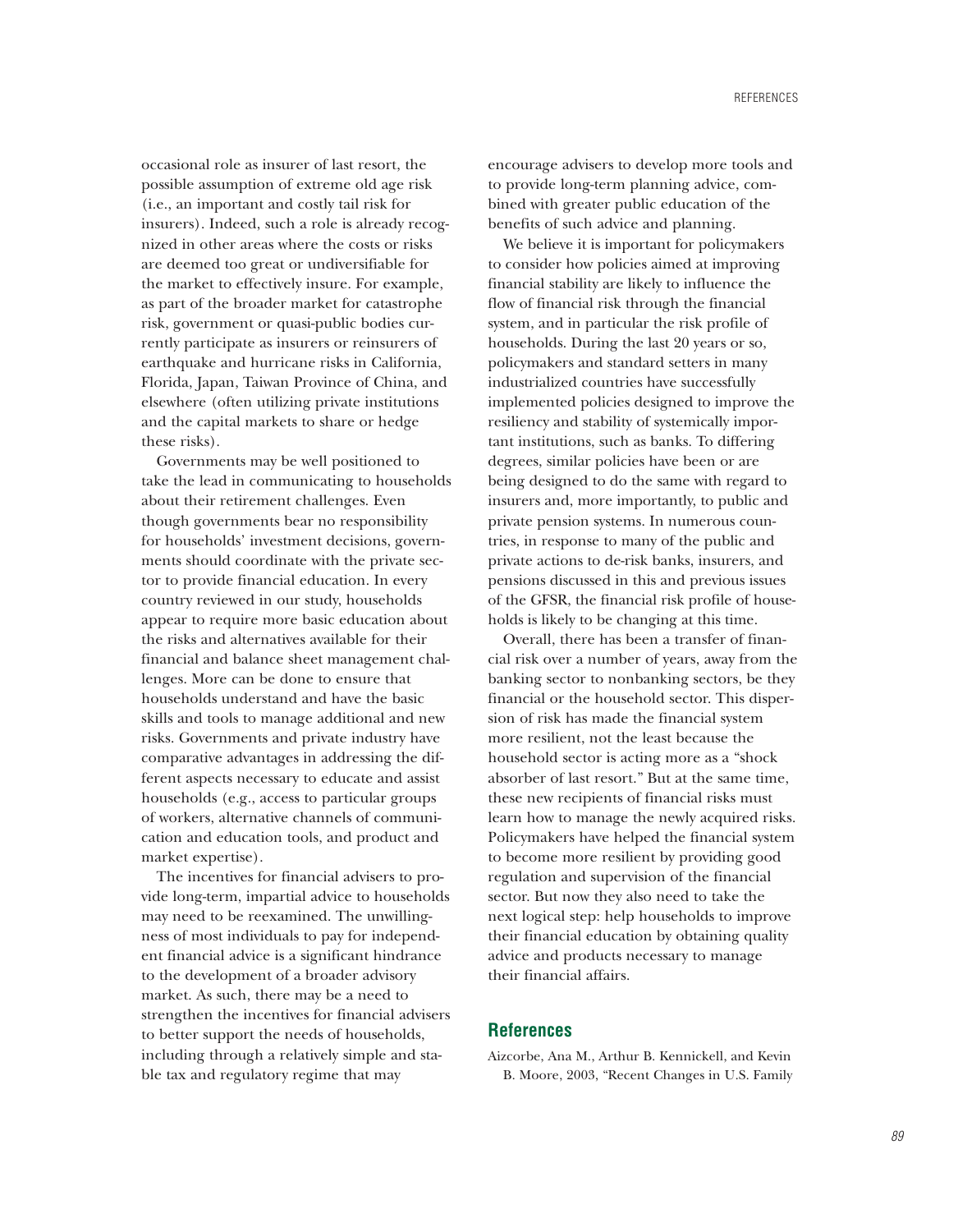Finances: Evidence from the 1998 and 2001 Survey of Consumer Finances," *Federal Reserve Bulletin* (January), pp. 1–23.

- Ameriks, John, Robert D. Nestor, and Stephen P. Utkus, 2004, "Expectations for Retirement: A Survey of Retirement Investors," Vanguard Center for Retirement Research (Valley Forge, PA: Vanguard Group, November). Available on the Internet: *http://www.vanguard.com.au.library/pdf/ RL%20Retirement%20Expect%2011%2004% 20P0205.pdf.*
- Autorité des Marchés Financiers, 2004, press conference on L'Éducation Financière des Français TNS Sofres, Montrouge, Cedex, France, December 8. Available on the Internet: *http://www.lesechos.fr.patrimoine/document/ education-financiere.pdf.*
- Börsch-Supan, Axel, and Annamaria Lusardi, 2003, "Saving: A Cross-National Perspective," in *Life-Cycle Savings and Public Policy: A Cross-National Study in Six Countries*, ed. by Axel Börsch-Supan (London: Academic Press), pp. 1–32.
- Case, Karl E., and Robert J. Shiller, 2003, "Is There a Bubble in the Housing Market?" *Brookings Papers on Economic Activity:* 2, Brookings Institution, pp. 299–342.
- Case, Karl E., John M. Quigley, and Robert J. Shiller, 2003, "Home-buyers, Housing and the Macroeconomy," *A*s*set Prices and Monetary Policy* (Sydney: Reserve Bank of Australia, August).
- Connolly, Ellis, and Marion Kohler, 2004, "The Impact of Superannuation on Household Saving," Research Discussion Papers RDP2004- 001 (Sydney: Reserve Bank of Australia, March).
- Consumer Bankers Association, 2004, "2000 Survey of Bank-Sponsored Financial Literacy Programs," *CBA ASAP Research* (April).

Davis, E. Philip, 2003, "Issues in the Regulation of Annuities Markets," Discussion Paper No. PI-0213 (London: Pensions Institute, Birkbeck College, University of London, February).

De Nederlandsche Bank, 2004, "Financial Behaviour of Dutch Households," *Quarterly Bulletin* (September), pp. 69–81.

Engen, Eric, William G. Gale, and Cori E. Uccello, 1999, "The Adequacy of Household Saving," *Brookings Papers on Economic Activity:* 2, Brookings Institution, pp. 65–165.

European Commission, Directorate-General for Employment and Social Affairs, 2003, "Adequate and Sustainable Pensions," Joint Commission/

Council Report (Brussels: European Commission March 18). Available via the Internet: *http://europa.eu.int/comm/employment\_social/socprot/pensions/index\_en.htm*.

- Financial Services Authority, 2001, "Choosing a Mortgage," *Consumer Research Publications* (London, June).
- France, Ministère des Affaires Sociales, 2003, *Dispositif National d'Information sur les Retraites*, Press Release (November 26).
- Häusler, Gerd, 2005, "The Risks of Investor Ignorance," *Financial Times* (London), January 28.
- Helman, Ruth, and Variny Paladíno, 2004, "Will Americans Ever Become Savers? The 14th Retirement Confidence Survey, 2004," Issue Brief No. 268 (Washington: Employee Benefit Research Institute, April).
- Institute of Financial Services, 2004, *Say Goodbye to the Bridge,* News Release (London, August 18).
- International Monetary Fund, 2004a, *Global Financial Stability Report*, World Economic and Financial Surveys (Washington, September). ———, 2004b, *World Economic Outlook* (Washington,
- September).
- Kim, Jinhee, Constance Y. Kratzer, and Irene E. Leech, 2001, "Impacts of Workplace Financial Education on Retirement Plans," in *Proceedings of the 2001 Annual Conference of the Association for Financial Counselling and Planning Education,* ed. by Jeanne M. Hogarth,
- King, Mervyn, 2004, "What Fates Impose—Facing up to Uncertainty," Speech by Governor of the Bank of England at the Eighth British Academy Annual Lecture, London, December.
- Lusardi, Annamaria, 2004, *Saving and the Effectiveness of Financial Education*, Dartmouth College (January).
- Mackenzie, G.A., and Allison Schrager, 2004, "Can the Private Annuity Market Provide Secure Retirement Income?" IMF Working Paper No. 04/230 (Washington: International Monetary Fund).
- Mercer, Oliver Wyman, 2003, *Study on the Financial Integration of European Mortgage Markets*, Report commissioned by European Mortgage Federation (September 16).
- Miles, David, 2004, "The U.K. Mortgage Market: Taking a Longer-Term View, Final Report and Recommendations" (London: Her Majesty's Treasury, March).